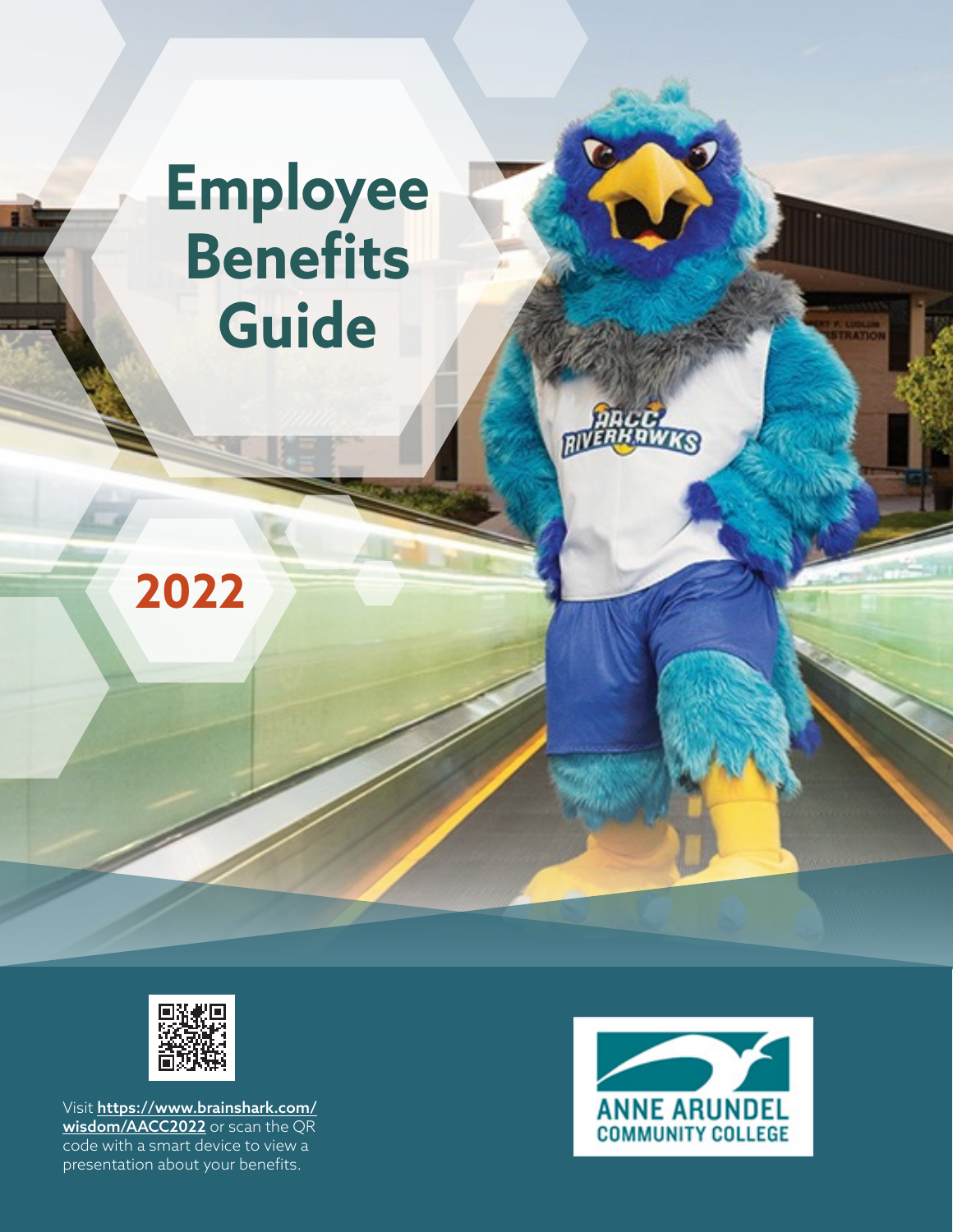## WHAT'S INSIDE

- 3 Medical and Prescription Plan **Highlights**
- 4 Medical and Prescription
- 8 [Dental Plan Highlights](#page-7-0)
- **9** [Vision Plan Highlights](#page-8-0)
- 10 [Employee Contributions](#page-9-0)
- **12** [Flexible Spending Accounts \(FSA\)](#page-11-0)
- 13 [Life Insurance](#page-12-0)
- 14 [Disability Insurance](#page-13-0)
- 15 [Additional Benefits](#page-14-0)
- 16 [Employee Resources](#page-15-0)
- 17 [Required Notices](#page-16-0)

The benefits plan year runs January 1 through December 31. Unless you have a qualified change-in-status event that impacts your eligibility and the change is allowed under the terms of the insurance contract or plan document, you cannot make changes to your benefits until the next Open Enrollment period.

**Benefit changes must be consistent with your qualified change-in-status event. Changes must be submitted to Human Resources within 31 days of the event; documentation supporting the change will be required.**

*Don't understand qualified change-in-status events?* Scan the QR code below or visit <https://bit.ly/ChangeInStatus> to watch a short video.



#### **Important Notice about Your Prescription Drug Coverage and Medicare—see pages 17–18.**

Please read the notice and share it with any of your Medicare-eligible dependents. *Anne Arundel Community College takes pride in providing a comprehensive employee benefits program, and we recognize the important role employee benefits play as a critical component of your overall compensation. We strive to maintain a benefits program that is competitive within our industry.*

Scan the QR code or visit <https://bit.ly/AACCPlanDocs> to view plan documents and flyers on the benefits described in this guide.



## *Who is eligible for benefits?*

Full-or part-time (working 50% or more of the work week) permanent Anne Arundel Community College (AACC) employees are eligible for all benefits in this guide. For a more detailed overview on who is eligible for benefits and documentation requirements for dependents and midyear changes, scan the QR code or visit <https://bit.ly/BenefitsEligibility>.



In addition to enrolling yourself, you may also enroll any eligible dependents. Verification is required for all dependents. Eligible dependents are defined below:

- **Spouse**: a person to whom you are legally married by ceremony
- **Child(ren)**: Your biological, adopted, or legal dependents up to age 26 regardless of student, financial, and marital status; coverage for a dependent child will terminate at the end of the month in which the child turns age 26

## **Change-in-Status Events**

Unless you have a qualified change-in-status event that impacts your eligibility and the change is allowed under the terms of the insurance contract or plan document, you cannot make changes to the benefits you elect until the next Open Enrollment period. Some examples of qualified change-in-status events are highlighted below:

- Marriage or divorce
- Birth, adoption, or death
- Change in employment, or employment status for you, your spouse, or your dependent child
- Change in coverage under another employer plan, such as a change made during your spouse's Open Enrollment

## **Dependent Documentation**

Dependent documentation is required with new employee benefit enrollments. Documentation also is required for dependents added to your plan during open enrollment and following a midyear qualifying event. Dependent documentation includes copies of your marriage certificate and dependent's birth certificates. Birth registration notices are not accepted as proof of birth.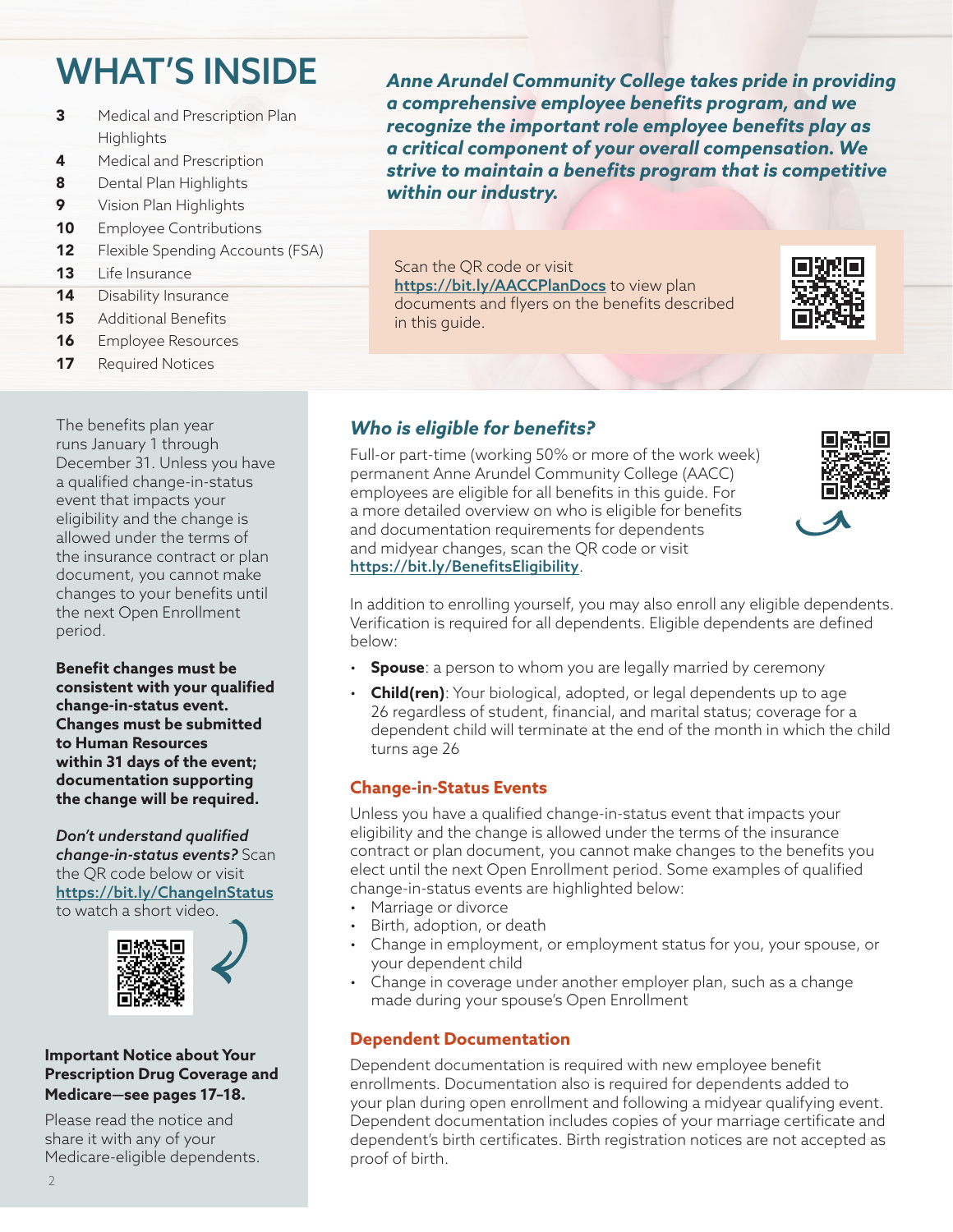## <span id="page-2-0"></span>MEDICAL AND PRESCRIPTION PLAN HIGHLIGHTS

You have two medical plan choices administered by **Aetna**. All options include prescription drug coverage. To locate a participating, in-network provider, visit **[www.a](http://www.aetna.com)etna.com**.

|                                                                                                                                                                               | <b>Open Choice PPO</b>              |                                      | <b>Select HMO/EPO</b>                    |
|-------------------------------------------------------------------------------------------------------------------------------------------------------------------------------|-------------------------------------|--------------------------------------|------------------------------------------|
| <b>Plan Features</b>                                                                                                                                                          | <b>In-Network</b><br><b>YOU PAY</b> | Out-of-Network*<br><b>YOU PAY</b>    | <b>In-Network ONLY</b><br><b>YOU PAY</b> |
| <b>Annual Deductible</b><br>Amount you must pay before the<br>plan will begin to pay for certain<br>services                                                                  | \$125 individual<br>\$250 family    | \$500 individual<br>$$1,000$ family  | \$100 individual<br>\$200 family         |
| <b>Annual Out-of-Pocket Maximum</b><br>Maximum amount you pay per year<br>for covered expenses                                                                                | \$500 individual<br>\$1,000 family  | \$1,500 individual<br>\$3,000 family | \$1,100 individual<br>\$3,600 family     |
| <b>PREVENTIVE SERVICES</b>                                                                                                                                                    |                                     |                                      |                                          |
| Well child visits and immunizations,<br>routine GYN visit, annual adult<br>physical, and other age/gender<br>appropriate screenings as outlined in<br>the Affordable Care Act | No charge                           | 30% after deductible                 | No charge                                |
| OFFICE VISITS, LABS, AND TESTING                                                                                                                                              |                                     |                                      |                                          |
| PCP/Specialist Office Visits                                                                                                                                                  | \$15 copay/\$35 copay               | 30% after deductible                 | \$15 copay                               |
| Diagnostic Test (x-ray, blood work)                                                                                                                                           | 5% after deductible                 | 5% after deductible                  | No charge after deductible               |
| Imaging (CT/PET scans, MRIs)                                                                                                                                                  | 5% after deductible                 | 5% after deductible                  | No charge after deductible               |
| <b>HOSPITAL</b>                                                                                                                                                               |                                     |                                      |                                          |
| Outpatient                                                                                                                                                                    | 5% after deductible                 | 30% after deductible                 | \$25 copay                               |
| Inpatient                                                                                                                                                                     | 5% after deductible                 | 30% after deductible                 | No charge after deductible               |
| <b>URGENT AND EMERGENCY CARE</b>                                                                                                                                              |                                     |                                      |                                          |
| <b>Urgent Care Facility</b>                                                                                                                                                   | \$35 copay                          | \$35 copay                           | \$35 copay                               |
| Hospital Emergency Room<br>(waived if admitted)                                                                                                                               | \$75 copay                          | \$75 copay                           | \$75 copay                               |
| <b>MENTAL HEALTH/SUBSTANCE ABUSE</b>                                                                                                                                          |                                     |                                      |                                          |
| Office Visits                                                                                                                                                                 | \$15 copay                          | 30% after deductible                 | \$15 copay                               |
| <b>Inpatient Services</b>                                                                                                                                                     | 5% after deductible                 | 30% after deductible                 | No charge after deductible               |

*This chart is intended for comparison purposes only. If there are any discrepancies, the official plan documents will govern. \*You may be subject to higher out-of-pocket expenses and balance billing.*

Scan the QR code or visit <https://bit.ly/AACCMedical> to view the medical plan summaries.

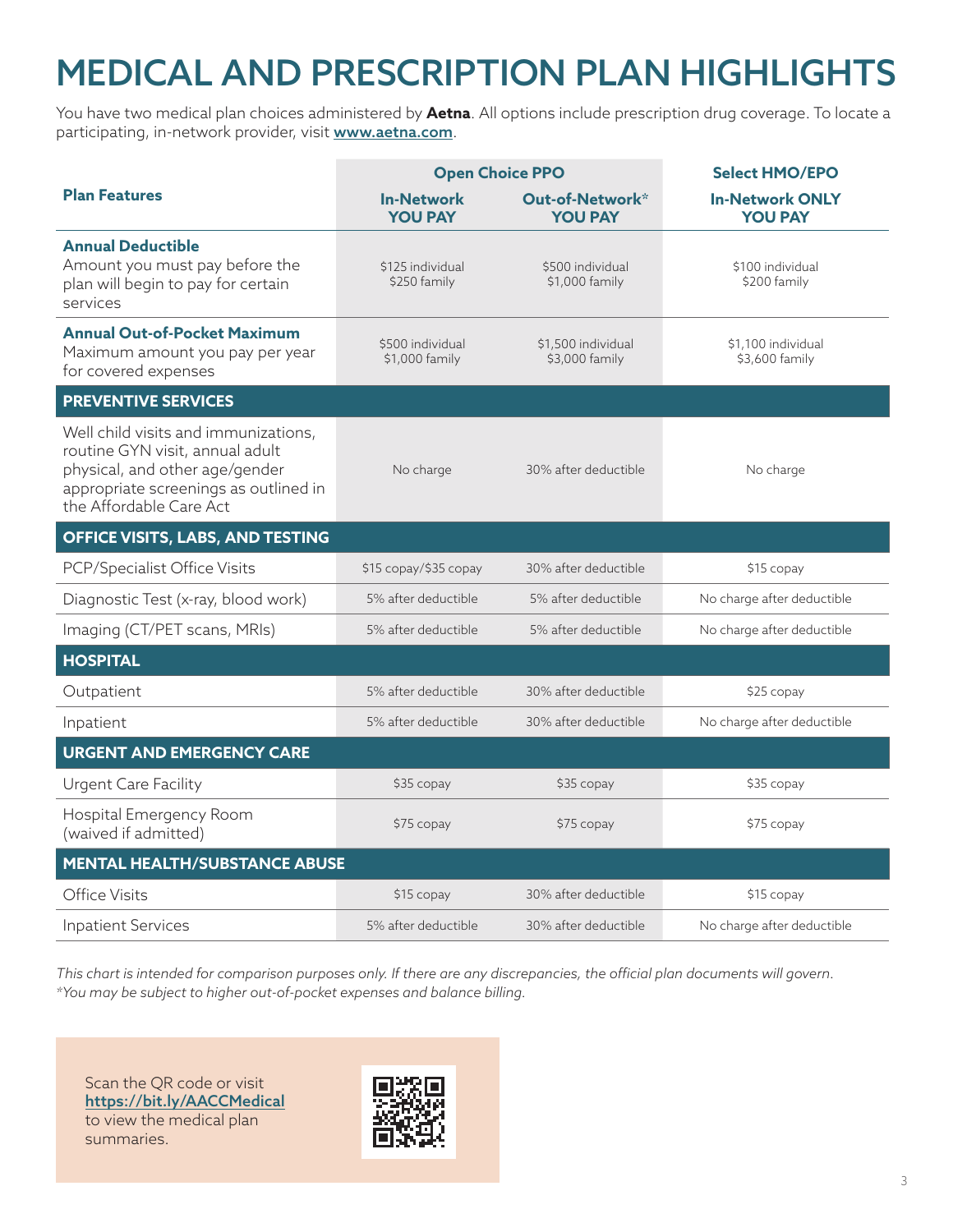## <span id="page-3-0"></span>MEDICAL AND PRESCRIPTION

*Anne Arundel Community College offers medical coverage through Aetna and prescription drug coverage through Caremark to keep you and your family in good health.* 

#### **Aetna**

[www.aetna.com](http://www.aetna.com)

## **Aetna Health App**

#### **Understand and manage your benefits**

- Review benefits and coverage details specific to your plan.
- See what your health care costs, how much is covered by your plan and where you are with your deductibleand out-of-pocket maximum.
- View and pay claims for your whole family.
- Access your ID card whenever you need it.

#### **Connect to care and stay healthy**

- Find in-network providers, including those offering telemedicine services, as well as walk-in clinics and urgent cares near you.
- Get cost estimates before you get care.
- View ratings and reviews of providers.
- Talk with a doctor anytime by phone or video chat.
- Receive personalized reminders to help you improve your health.

Reister now to get started. Visit [www.myaetnawebsite.com](http://www.myaetnawebsite.com) to register for your member website. Get the **Aetna Health App** by texting "**AETNA**" to 90156 to receive a download link.

## *Take advantage of Aetna's additional benefits and discount programs!*

### **Aetna Fitness Discount Program**

Through our partnership with GlobalFit, you will gain access to preferred rates at over 10,000 gyms nationwide with flexible membership options. You can also get discounts on home exercise products and equipment, as well as access to other programs supporting your healthy lifestyle such as at-home weight loss programs and one-on-one health coaching services.

#### **Aetna Weight Management Discount Program**

The Aetna Weight Management Discount Program offers discounts with Jenny Craig and NutriSystem. With Jenny Craig, you can engage in a free 30-day trial program and then get 25% off when enrolling in a Jenny Craig Premium Program. With NutriSystem, you can get a 12% off any 28-day weight loss meal plan in addition to other available offers from NutriSystem at the time of enrollment.

#### **Vision Discount Program**

Just for being an Aetna member, you can also save on prescription and nonprescription vision services and materials. This includes savings on eye exams, frames, lenses, and LASIK surgery, as well as contact lens solution, nonprescription sunglasses and more.

These discounts apply to the thousands of vision provider locations nationwide, including CVS Optical, LensCrafters, Target Optical, Pearle Vision Centers, America's Best, and other independent optometrists and ophthalmologists.

## **Summary of Benefits and Coverage (SBC)**

Choosing a health coverage option is an important decision. To help you make an informed choice, a **Summary of Benefits and Coverage (SBC)**, which summarizes important benefit information in a standard format, is available for review. Visit <https://bit.ly/AACCPlanDocs> for the SBCs for each plan option.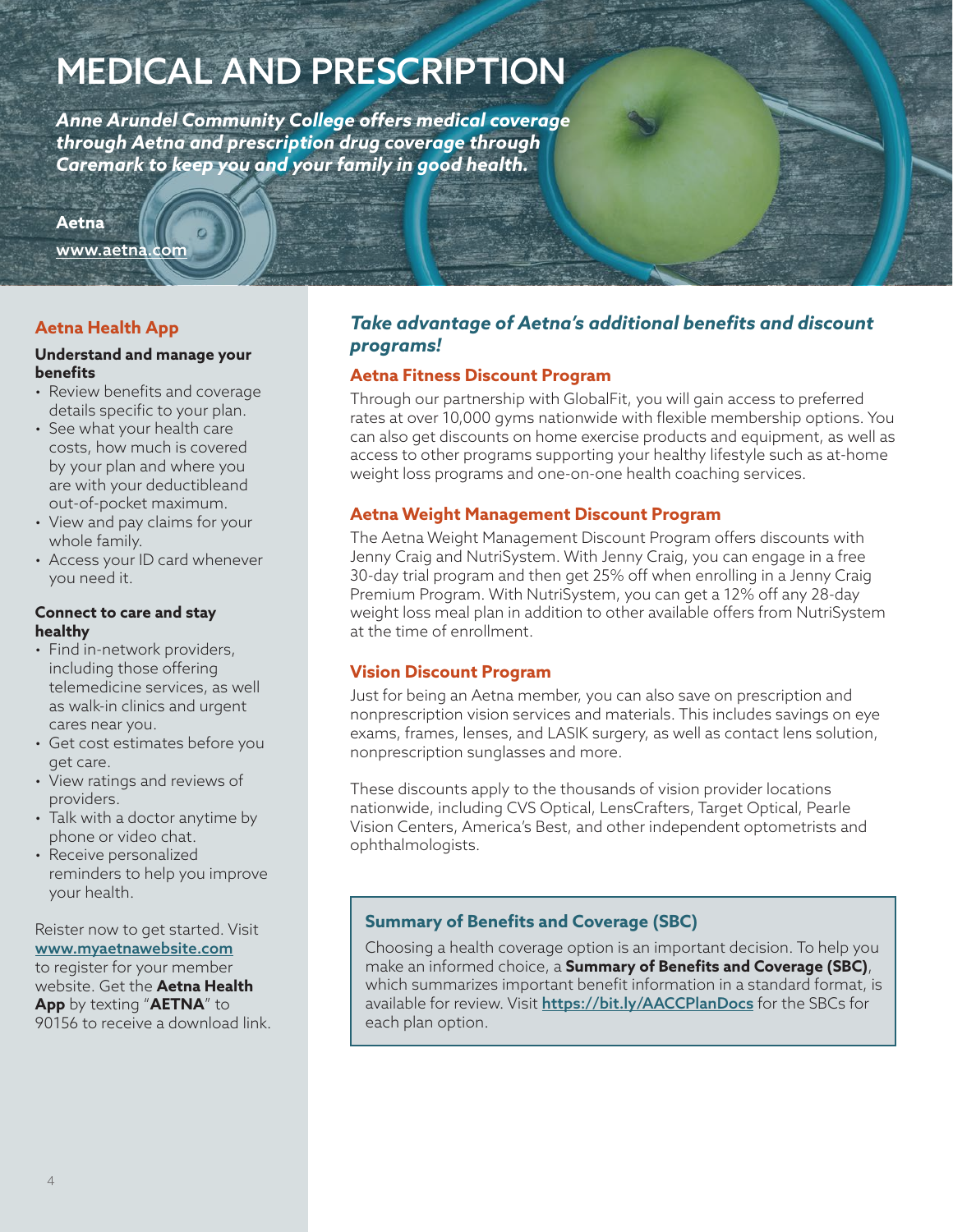

## *Choosing the right type of care*

#### **Your Doctor Knows Best**

- Your personal physician best understands your health.
- Having a personal physician can result in overall better care.

## *24/7 Medical Advice*

#### **Aetna Teladoc®**

Teladoc's U.S. board-certified doctors are available 24/7/365 to resolve many of your medical issues through phone or video consults. Set up your account today so when you need care, a Teladoc doctor is just a call or click away.

#### **Set up your account:**

It's quick and easy online. Visit the Teladoc website at [www.Teladoc.com/Aetna](http://www.Teladoc.com/Aetna), click "Set up account" and provide the required information. You can also call Teladoc for assistance over the phone at **1-855-Teladoc (835-2362)**.

#### **Provide medical history:**

Your medical history provides Teladoc doctors with the information they need to make an accurate diagnosis.

#### **Request a consult:**

Once your account is set up, request a consult anytime you need care. www[.Teladoc.com/Aetna](http://www.Teladoc.com/Aetna) www[.Teladoc.com/mobile](http://www.Teladoc.com/mobile) **1-855-Teladoc (835-2362)**

#### **24/7 Nurse Line**

Members can call anytime and talk to a registered nurse for answers to health-related questions. They can also listen to information from our audio health library on thousands of topics. **1-800-556-1555**

#### **Deductible, coinsurance, copays, out-of-pocket maximum—what do these terms mean?**

The plans differ in terms of how much you will pay up front (deductible) for certain services, the cost you will have to pay (coinsurance and copays), and the maximum amount you pay per year (out-of-pocket maximum).

#### Visit [https://bit.ly/](https://bit.ly/MedicalTerms)

[MedicalTerms](https://bit.ly/MedicalTerms) or scan the QR code to watch a short video about understanding medical insurance terms.

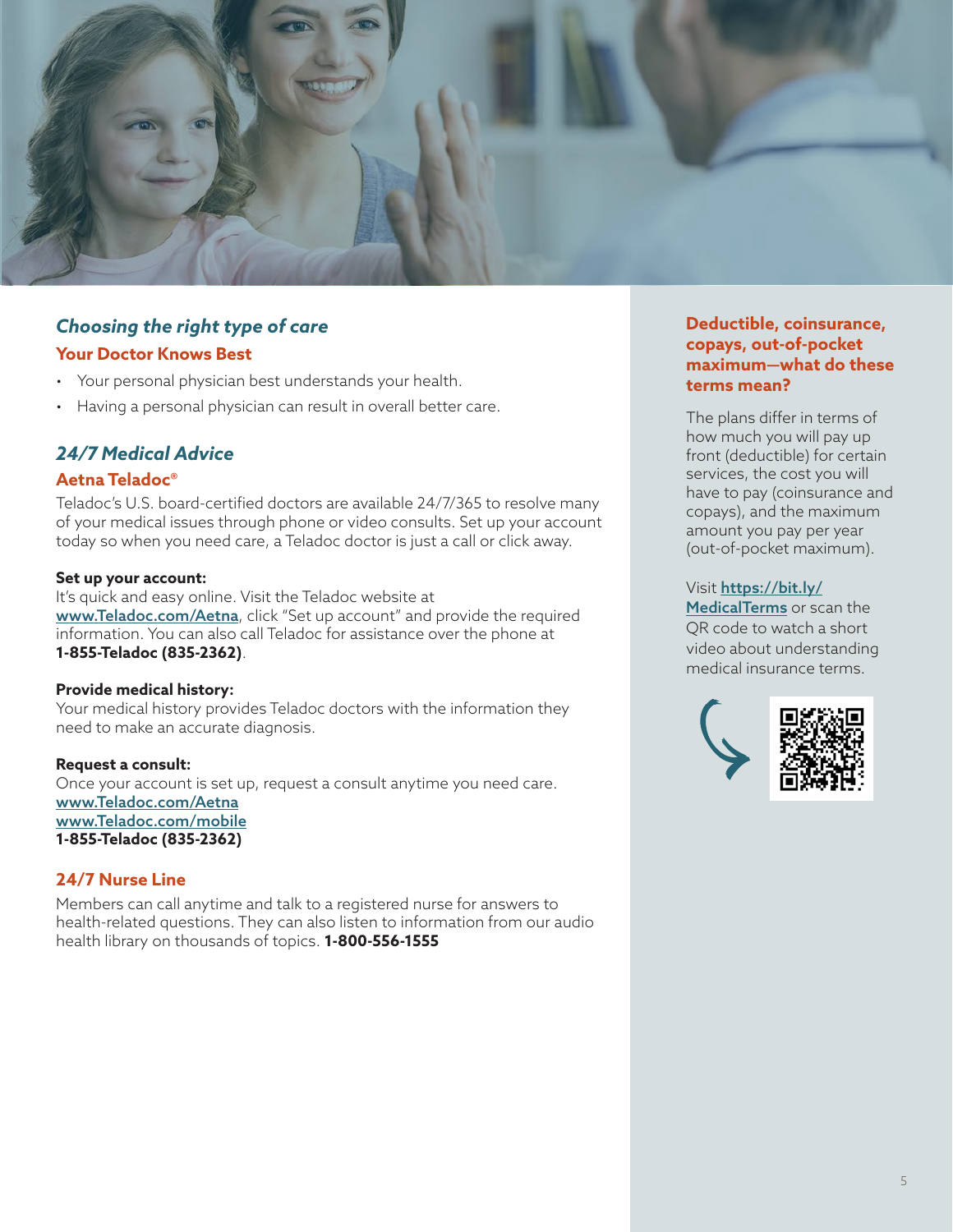## **CVS Caremark—Prescription Drug**

The Anne Arundel Community College prescription plan is managed by CVS Caremark. A brief summary of the prescription benefit plan is listed below and on the pages following. For additional plan details, contact CVS Caremark at **866-409-8521** or [www.caremark.com](http://www.caremark.com) or the Human Resources office.

|                                    | <b>CarePlus Retail</b><br><b>Pharmacy Annapolis,</b><br>MD                                                                                                                                                                                                                                                                                                                                                                                                                                                                                                                                                                                                                                                                                                                                   | <b>Network Retail</b>                                                                                                                                                                                                                                                                                                                  | <b>CVS/Pharmacy</b>                                                                                                                                                                                                                                                                                                                                                        | <b>Mail Services</b><br><b>Pharmacy</b>                                                                                                                                                                       |
|------------------------------------|----------------------------------------------------------------------------------------------------------------------------------------------------------------------------------------------------------------------------------------------------------------------------------------------------------------------------------------------------------------------------------------------------------------------------------------------------------------------------------------------------------------------------------------------------------------------------------------------------------------------------------------------------------------------------------------------------------------------------------------------------------------------------------------------|----------------------------------------------------------------------------------------------------------------------------------------------------------------------------------------------------------------------------------------------------------------------------------------------------------------------------------------|----------------------------------------------------------------------------------------------------------------------------------------------------------------------------------------------------------------------------------------------------------------------------------------------------------------------------------------------------------------------------|---------------------------------------------------------------------------------------------------------------------------------------------------------------------------------------------------------------|
| When to use your<br><b>benefit</b> | For immediate and<br>maintenance medication<br>needs                                                                                                                                                                                                                                                                                                                                                                                                                                                                                                                                                                                                                                                                                                                                         | For immediate and<br>maintenance medication<br>needs                                                                                                                                                                                                                                                                                   | For immediate and<br>maintenance medication<br>needs                                                                                                                                                                                                                                                                                                                       | For maintenance<br>medication needs                                                                                                                                                                           |
| <b>Where</b>                       | 2666 Riva Road, Suite 110<br>Annapolis, MD 21401<br>Phone: 410-573-1635<br>Fax: 410-573-5012<br>Hours of Operation:<br>Monday through Friday                                                                                                                                                                                                                                                                                                                                                                                                                                                                                                                                                                                                                                                 | The CVS Caremark Retail<br>Program includes more<br>than<br>64,000 participating<br>pharmacies nationwide,<br>including independent<br>pharmacies and chain<br>pharmacies. To locate<br>a CVS Caremark<br>participating retail network<br>pharmacy in your area,<br>simply click on "Find<br>a Local Pharmacy" at<br>www.caremark.com. | You have the convenience<br>of getting your long-term<br>medications at one of<br>our 6,900 CVS/pharmacy<br>locations for your mail<br>service copay. You also<br>have the convenience of<br>getting your prescriptions<br>at your local CVS/<br>pharmacy. To locate a<br>CVS/pharmacy in your<br>area, simply click on "Find<br>a Local Pharmacy" at<br>www.caremark.com. | Simply mail your<br>original prescription<br>and the mail service<br>order form to CVS<br>Caremark. Your<br>medications will<br>be sent directly to<br>your home, office,<br>or a location of your<br>choice. |
| Copay up to a<br>30-day supply     | • \$5 for each generic<br>medication<br>\$22 for each brand-name<br>medication on the drug list<br>\$32 for each brand-name<br>medication not on the drug<br>list                                                                                                                                                                                                                                                                                                                                                                                                                                                                                                                                                                                                                            | $\cdot$ \$5 for each generic<br>• medication<br>$\cdot$ \$25 for each brand-name<br>medication on the drug<br>list<br>• \$35 for each brand-name<br>medication not on the<br>drug list                                                                                                                                                 | $\cdot$ \$5 for each generic<br>medication<br>• \$25 for each brand-name<br>medication on the drug<br>list<br>• \$35 for each brand-name<br>medication not on the<br>drug list                                                                                                                                                                                             | • \$5 for each generic<br>medication<br>$\cdot$ \$25 for each<br>brand-name<br>medication on the<br>drug list<br>$\cdot$ \$35 for each<br>brand-name<br>medication not on<br>the drug list                    |
| <b>Refill limits</b>               | None                                                                                                                                                                                                                                                                                                                                                                                                                                                                                                                                                                                                                                                                                                                                                                                         | One initial fill plus one refill<br>on maintenance medicines<br>up to a 30-day supply.                                                                                                                                                                                                                                                 | One initial fill plus one refill<br>on maintenance medicines<br>up to a 30-day supply. No<br>refill limit for maintenance<br>medications with a 31-90<br>day supply.                                                                                                                                                                                                       | N/A                                                                                                                                                                                                           |
| Copay up to a<br>90-day supply     | • \$10 for each generic<br>medication<br>• \$50 for each brand-name<br>medication on the drug list<br>\$70 for each brand-name<br>medication not on the drug<br>list                                                                                                                                                                                                                                                                                                                                                                                                                                                                                                                                                                                                                         | Not available                                                                                                                                                                                                                                                                                                                          | • \$10 for each generic<br>medication<br>• \$50 for each brand-name<br>medication on the drug list<br>• \$70 for each brand-name<br>medication not on the<br>drug list                                                                                                                                                                                                     | • \$10 for each generic<br>medication<br>• \$50 for each brand<br>name medication on<br>the drug list<br>· \$70 for each brand<br>name medication not<br>on the drug list                                     |
| <b>Web services</b>                | Register at <b>Caremark.com</b> to access tools that can help you save money and manage your prescriptions. To register,<br>have your prescription card ready.                                                                                                                                                                                                                                                                                                                                                                                                                                                                                                                                                                                                                               |                                                                                                                                                                                                                                                                                                                                        |                                                                                                                                                                                                                                                                                                                                                                            |                                                                                                                                                                                                               |
| <b>Customer care</b>               | Visit Caremark.com or call toll-free at 1-866-409-8521.                                                                                                                                                                                                                                                                                                                                                                                                                                                                                                                                                                                                                                                                                                                                      |                                                                                                                                                                                                                                                                                                                                        |                                                                                                                                                                                                                                                                                                                                                                            |                                                                                                                                                                                                               |
| <b>Notes</b>                       | 1. A maintenance medication is taken regularly for chronic conditions or long-term therapy. A few examples include<br>medications for managing high blood pressure, diabetes or high cholesterol.<br>2. Co-payments, co-pay or coinsurance means the amount a plan participant is required to pay for a prescription in<br>accordance with a Plan, which may be a deductible, a percentage of the prescription price, a fixed amount or other<br>charge, with the balance, if any, paid by a Plan.<br>3. When a generic is available, but the pharmacy dispenses the brand-name medication for any reason, you will pay the<br>difference between the brand-name medication and the generic plus the brand co-payment. A brand penalty appeal<br>form is available on the HR Intranet/Forms. |                                                                                                                                                                                                                                                                                                                                        |                                                                                                                                                                                                                                                                                                                                                                            |                                                                                                                                                                                                               |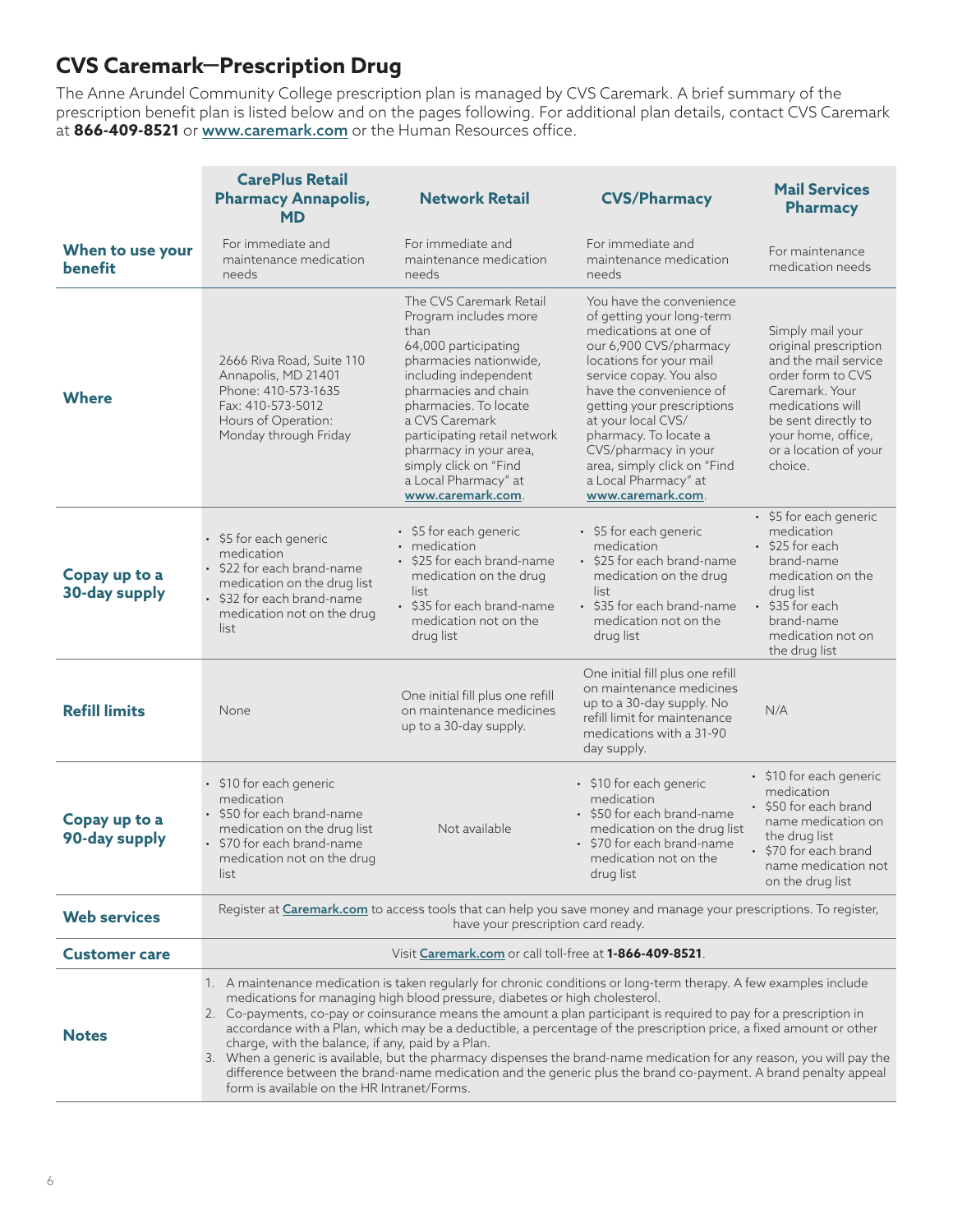## **Important things to know about the Caremark Prescription Plan**

## **Prescriptions filled at the retail pharmacy have a Day Supply Limit and Refill Limit**

Prescriptions written for up to a 30-day supply of a new, nonmaintenance medication may be filled twice at any retail pharmacy (that's one initial fill plus one refill). After the second retail fill on medications, you must use the Caremark Mail Service or a CVS retail pharmacy and request a 90-day supply.

### **Maintenance Choice Program**

Maintenance Choice offers you choice and savings when it comes to filling long-term\* prescriptions. You have two ways to save:

## **Option 1:**

#### **CVS Caremark Mail Service Pharmacy:**

- Enjoy convenient home delivery.
- Receive a 90-day supply.
- Receive your medications in private, tamper-resistant and (when needed) temperature controlled packaging.
- Talk to a pharmacist by phone.

Plus, you can easily order refills and manage your prescriptions anytime at **[www.caremark.com](http://www.caremark.com)**.

## **Option 2:**

#### **CVS/Pharmacy:**

- Pick up your medication at a time that is convenient for you.
- Receive a 90-day supply for the same mail order co-payment.
- Enjoy same-day prescription availability.
- Talk with a pharmacist face-to-face.

*\*A long-term medication is taken regularly for chronic conditions or longterm therapy. A few examples include medications for managing high blood pressure, asthma or high cholesterol.*

## **Mandatory Generic Requirement**

When a generic drug is available, but the pharmacy dispenses the brand name drug for any reason, you will pay the difference between the brand name drug and the generic, plus the brand co-payment. Members with a medical necessity for a brand name medication may request an appeal form and provide supporting documentation.

## **Primary/Preferred Drugs**

Preferred drugs are those medications that CVS Caremark has on its primary/preferred drug list. This list may change at any time, and is published on the Caremark website in January, April, July and October. The CVS Caremark pharmacists evaluate the medications approved by the Food and Drug Administration (FDA) before adding them to the primary/preferred drug list.

Each drug is reviewed for safety, side effects, efficacy (how well the drug works), ease of dosage and cost. The drugs that are judged the best overall are selected as the primary/preferred drugs. Your out-of-pocket costs will be less if you choose primary/preferred drugs.

### **Drugs with Quantity Limits**

Some drugs have limits on the quantities that are covered. Drugs may have these limits due to warnings from the Food and Drug Administration (FDA), serious or toxic effects, or a high potential for misuse or abuse. Some drugs with quantity limits include, but are not limited to:

- Viagra
- Sedatives
- Hypnotics (e.g., sleeping pills)

When you go to the pharmacy for a prescription drug with a quantity limitation, your co-pay will cover only the quantity allowed by the plan. You will pay the full cost of any additional quantities.

### **Drug Exclusions**

Some drugs and medications are excluded from coverage, including, but not limited to:

- Weight-loss drugs
- Vitamins and minerals (except for prescription prenatal)
- Drugs that are labeled by the FDA as "less than effective"
- Cosmetic products (not including acne medication)

The excluded drug list can change at any time. You can check to see if a particular drug is covered by visiting [www.caremark.com](http://www.caremark.com). Members with a medical necessity for a newly excluded drug can submit an appeal to Caremark along with supporting documentation from their physician.

#### **Specialty Pharmacies for Highly Specialized Drugs**

Many new drugs being approved by the FDA are for chronic or serious diseases and are highly specialized. CVS Caremark provides a specialty pharmacy that helps members who need these specialty drugs. These drugs include some anti-cancer medication, growth hormones, infertility drugs and drugs for multiple sclerosis. The specialty pharmacy has nurses, pharmacists and other health care professionals who can answer questions you may have regarding specialty drugs and schedule delivery of these drugs to your home. To find out more about all the benefits CVS Caremark Specialty Pharmacy Services has to offer, including express delivery, follow-up care calls, expert counseling and more, call **CaremarkConnect** at **800-237-2767**.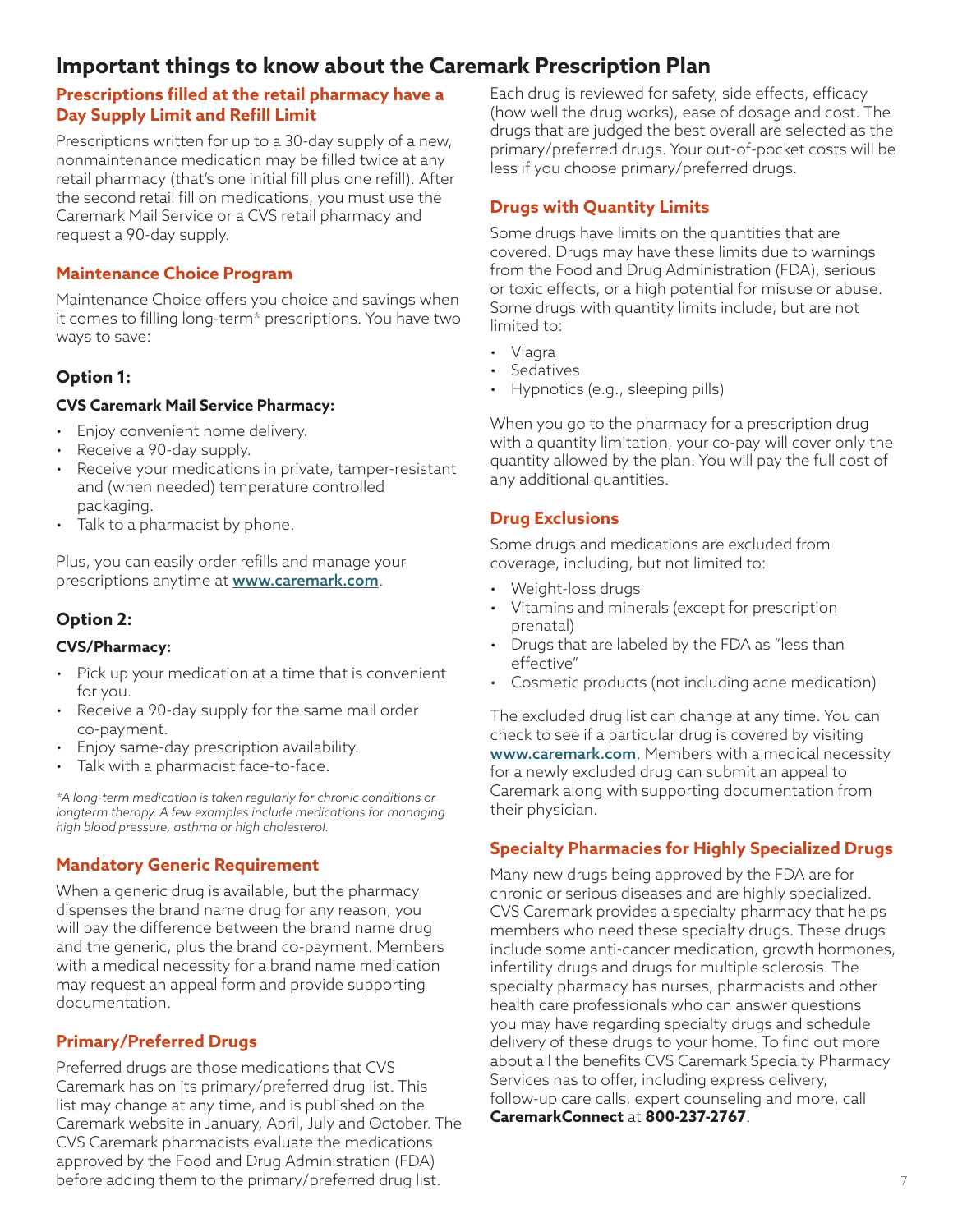## <span id="page-7-0"></span>DENTAL PLAN HIGHLIGHTS

*Your dental health is an important part of your overall health.* 

**Cigna 1-800-244-6224** [www.mycigna.com](http://www.mycigna.com)

Anne Arundel Community College offers dental coverage through **Cigna**. You can visit any licensed dentist, but your costs are usually lowest with an in-network dentist. The in-network dentists accept reduced fees for covered services; out-of-network dentists may balance bill you the difference between their usual fee and what the plan pays.

The features of your dental plans are highlighted in the table below. Please refer to your plan descriptions for full details.

|                                                                                                                                          | <b>DHMO Plan</b>                         | <b>PPO Plan</b>                                                              | <b>Buy-Up PPO Plan</b>                                                                                                                       |  |
|------------------------------------------------------------------------------------------------------------------------------------------|------------------------------------------|------------------------------------------------------------------------------|----------------------------------------------------------------------------------------------------------------------------------------------|--|
| <b>Plan Features</b>                                                                                                                     | Out-of-<br><b>In-Network</b><br>Network* | Out-of-<br><b>In-Network</b><br>Network*<br><b>YOU PAY</b><br><b>YOU PAY</b> | Out-of-<br><b>In-Network</b><br>Network*<br><b>YOU PAY</b><br><b>YOU PAY</b>                                                                 |  |
| <b>Annual Deductible</b><br>Amount you must pay per<br>year before the plan begins<br>to pay benefits                                    | <b>None</b>                              | \$10 individual<br>\$10 individual<br>\$25 family<br>\$25 family             | \$25 individual<br>\$50 individual<br>\$50 family<br>\$100 family                                                                            |  |
| <b>Annual Benefit Maximum</b><br>Maximum amount the<br>plan will pay per year; does<br>not include preventive or<br>orthodontia services | None                                     | Plan pays \$1,000 per person per<br>calendar year                            | Plan pays \$1,500<br>Plan pays \$2,000<br>per person per<br>per person per<br>calendar year<br>calendar year                                 |  |
| <b>Preventive and</b><br><b>Diagnostic Services</b>                                                                                      | See fee schedule <sup>1</sup>            | No charge<br>No charge*                                                      | 10%<br>No charge                                                                                                                             |  |
| <b>Basic Services</b>                                                                                                                    | See fee schedule <sup>1</sup>            | No charge*<br>No charge                                                      | 10%<br>No charge                                                                                                                             |  |
| <b>Major Services</b>                                                                                                                    | See fee schedule <sup>1</sup>            | 20% after<br>20% after<br>deductible<br>deductible*                          | 20% after<br>30% after<br>deductible<br>deductible                                                                                           |  |
| <b>Orthodontia Services</b><br>Dependent children up to<br>age 26                                                                        | See fee schedule <sup>1</sup>            | 50%; plan pays up to \$1,000<br>lifetime maximum per person                  | 50%; plan<br>50%; plan<br>pays up to<br>pays up to<br>\$2,000 lifetime<br>\$1,500 lifetime<br>maximum per<br>maximum per<br>person<br>person |  |

*Limitations or waiting periods may apply for some benefits; some services may be excluded from your plan. This chart is intended for comparison purposes only. If there are any discrepancies, the plan document will govern.* 

*\*Reimbursement is based on the maximum contract allowances and not necessarily each dentist's submitted fees. Out-of-network dentists may balance bill you for the different between the MRC paid by the plan and their usual fees.*

1 *A copy of the fee schedule can be obtained on the MyAACC intranet or the QR code below.*

## *Need to locate a participating, in-network provider?*

To locate a participating provider, visit **[www.mycigna.com](http://www.mycigna.com)**. Click "Find a Doctor, Dentist or Facility." Select "Employer or School," then enter your location, and choose the type of dentist you're looking for under "Doctor by Type." You can also call **1-800-244-6224**.



Scan the QR code or visit <https://bit.ly/AACCDental> to view the dental plan summaries and fee schedule.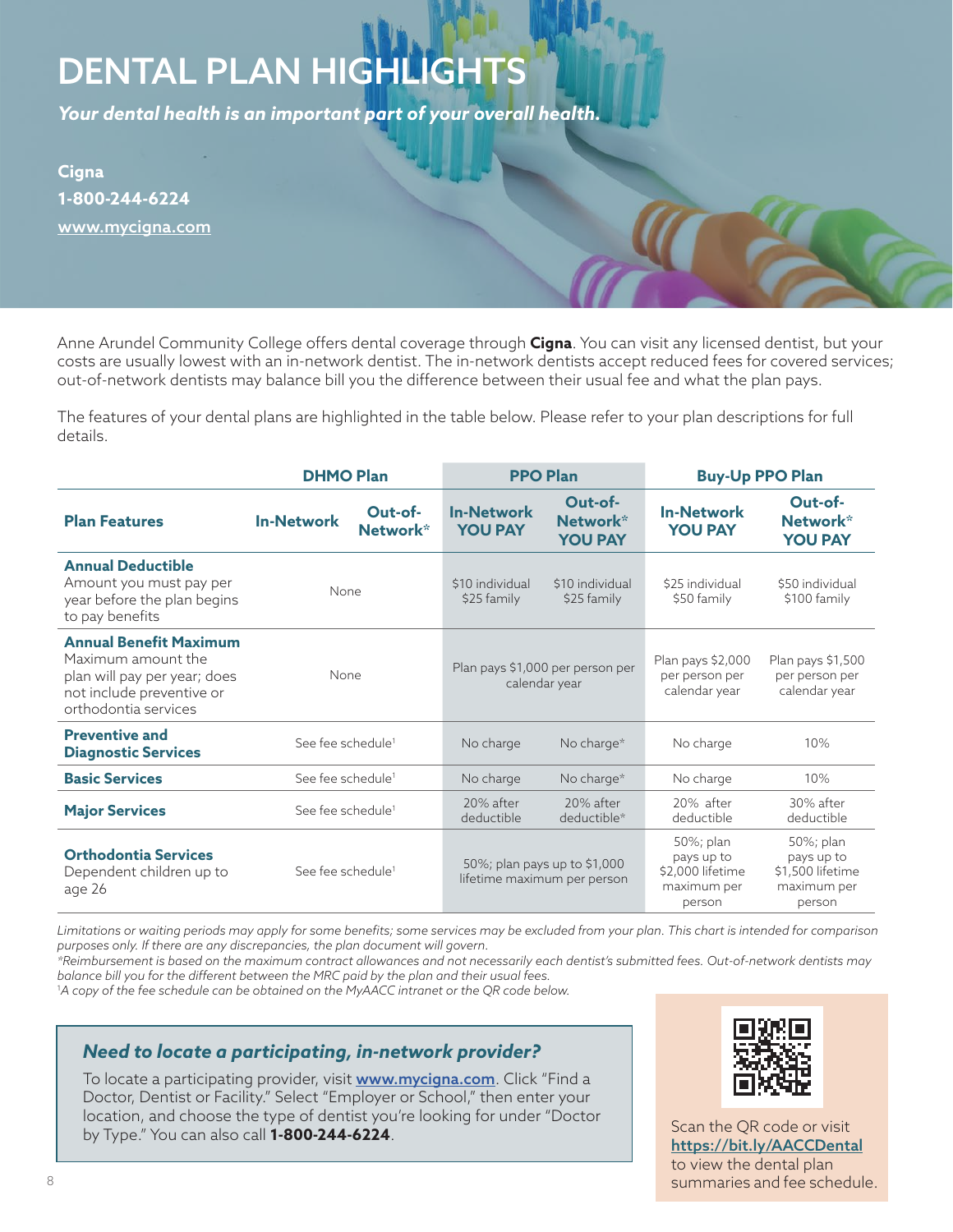## <span id="page-8-0"></span>VISION PLAN HIGHLIGHTS

*Routine eye exams are essential to preserve your vision and safeguard your eye health.*   $-180$ 165.

**EyeMed 1-866-804-0982** www.eyemed.c<mark>om <sub>00</sub> at <sup>08</sup> adj</mark> **120 ANTIHITING** 

Your vision coverage provides a full range of vision care services provided through **EyeMed**. You may receive care from any provider you choose, but your benefits are greater when you see a participating provider in the INSIGHT network. If you choose to receive services from an out-of-network provider, you will be required to pay that provider at the time of service and submit a claim form to EyeMed for reimbursement.

| <b>Plan Features</b>                                                                               | <b>In-Network</b><br><b>YOU PAY</b>                                  | <b>Out-of-Network</b><br><b>Reimbursement</b> |
|----------------------------------------------------------------------------------------------------|----------------------------------------------------------------------|-----------------------------------------------|
| <b>Vision Exam</b><br>Once every 12 months                                                         | \$10 copay                                                           | Up to \$52                                    |
| <b>Eyeglass Frames</b><br>Once every 12 months                                                     | \$0 copay,\$150 plan<br>allowance; 20% off<br>balance                | Up to \$70                                    |
| <b>Eyeglass Lenses</b><br>Once every 12 months<br>Single vision<br>Lined bifocal<br>Lined trifocal | \$0 copay<br>$$0$ copay<br>\$0 copay                                 | Up to \$55<br>Up to \$75<br>Up to \$95        |
| <b>Contact Lenses</b><br>Once every 12 months in lieu of<br>eyeglasses                             | \$0 copay, \$150<br>allowance; plus 15%<br>off balance over<br>\$150 | Up to \$105                                   |
|                                                                                                    |                                                                      |                                               |

*This chart is intended for comparison purposes only. If there are any discrepancies, the plan document will govern. Limitations and exclusions may apply.*

## *Need to locate a participating, in-network provider?*

To locate a participating provider, visit **[www.eyemed.com](http://www.eyemed.com)**, click "Find a Provider," and choose the INSIGHT network, or call **1-866-804-0982**.



OE NUMBER OF SO

 $\frac{1}{120}$   $\frac{1}{12}$   $\frac{1}{50}$   $\frac{1}{50}$ 

**1045 90 105 120** 

00.

 $n<sub>1</sub>$ 

## *Did you know your eyes can tell an eye care provider a lot about you?*

Vision insurance can make routine eye care more affordable, especially if you are among the majority of people who wear prescription eyeglasses or contact lenses.

In addition to getting a vision screening, a routine eye exam can help detect signs of serious health conditions like diabetes and high cholesterol. This is important, since you won't always notice the symptoms yourself and since some of these diseases cause early and irreversible damage.



Scan the QR code or visit <https://bit.ly/AACCVision> to view your benefit summary and a flyer on vision coverage.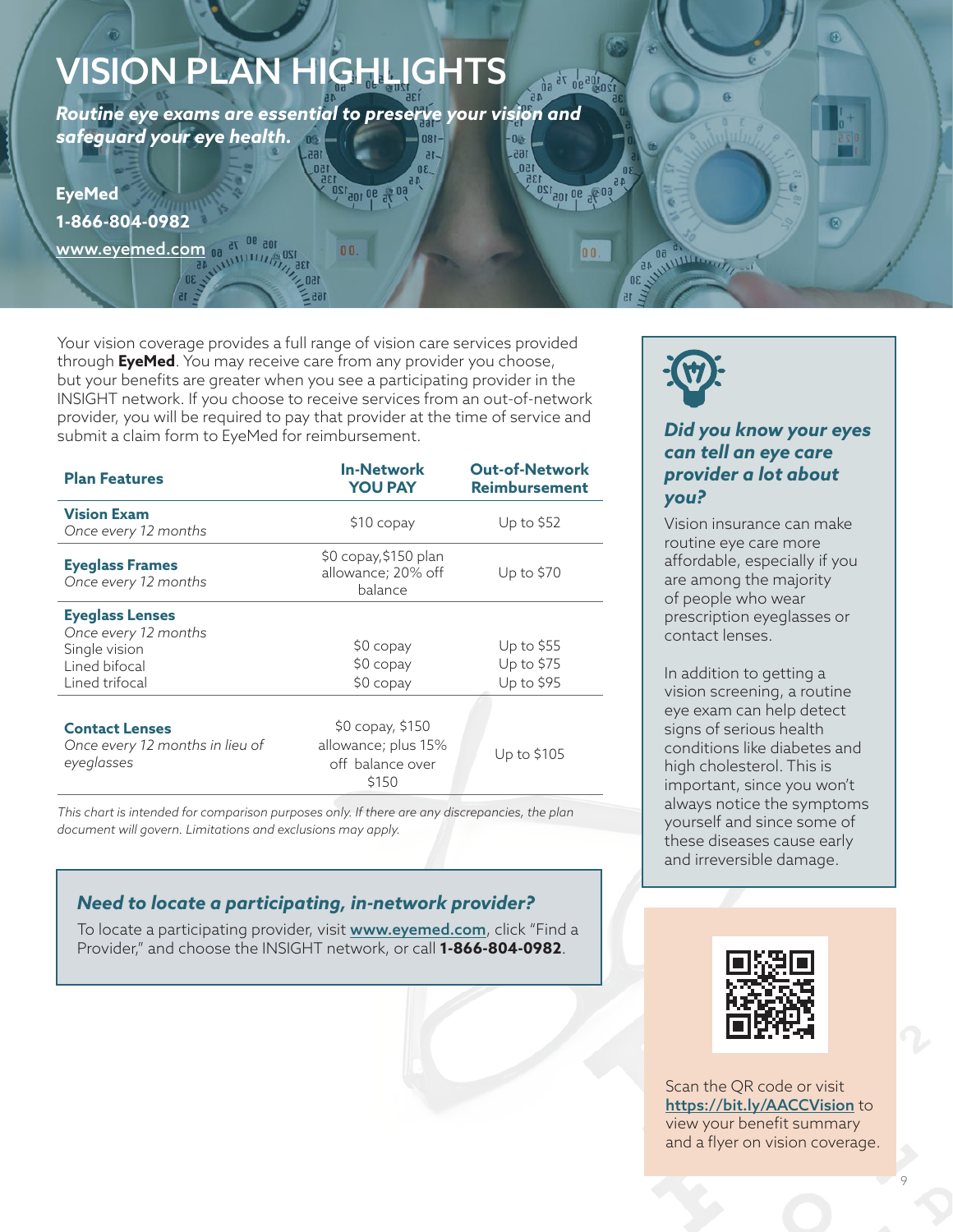## <span id="page-9-0"></span>EMPLOYEE CONTRIBUTIONS

|                                                                        | <b>Full-Time Employee</b> |          |          | <b>Part-Time Employee*</b> |
|------------------------------------------------------------------------|---------------------------|----------|----------|----------------------------|
|                                                                        | 12 Month                  | 10 Month | 12 Month | 10 Month                   |
| <b>Medical</b>                                                         |                           |          |          |                            |
| Aetna Open Choice PPO (College pays 75%, employee pays 25%)            |                           |          |          |                            |
| <b>Employee Only</b>                                                   | \$111.61                  | \$133.94 | \$223.23 | \$267.87                   |
| <b>Employee/Child</b>                                                  | \$197.14                  | \$236.57 | \$394.29 | \$473.14                   |
| <b>Employee/Spouse</b>                                                 | \$236.45                  | \$283.74 | \$472.90 | \$567.47                   |
| <b>Family</b>                                                          | \$307.06                  | \$368.47 | \$614.12 | \$736.94                   |
| Aetna Open Access Select HMO/EPO (College pays 85%, employee pays 15%) |                           |          |          |                            |
| <b>Employee Only</b>                                                   | \$52.38                   | \$62.85  | \$174.59 | \$209.51                   |
| <b>Employee/Child</b>                                                  | \$94.53                   | \$113.44 | \$315.11 | \$378.13                   |
| <b>Employee/Spouse</b>                                                 | \$112.19                  | \$134.63 | \$373.98 | \$448.77                   |
| <b>Family</b>                                                          | \$144.84                  | \$173.81 | \$482.80 | \$579.35                   |

## **Employee Per Pay Period Amount**

*\*These rates apply to part-time employees hired after Feb. 15, 1994. Rates for vested part-time employees equal two times the full-time rate.*

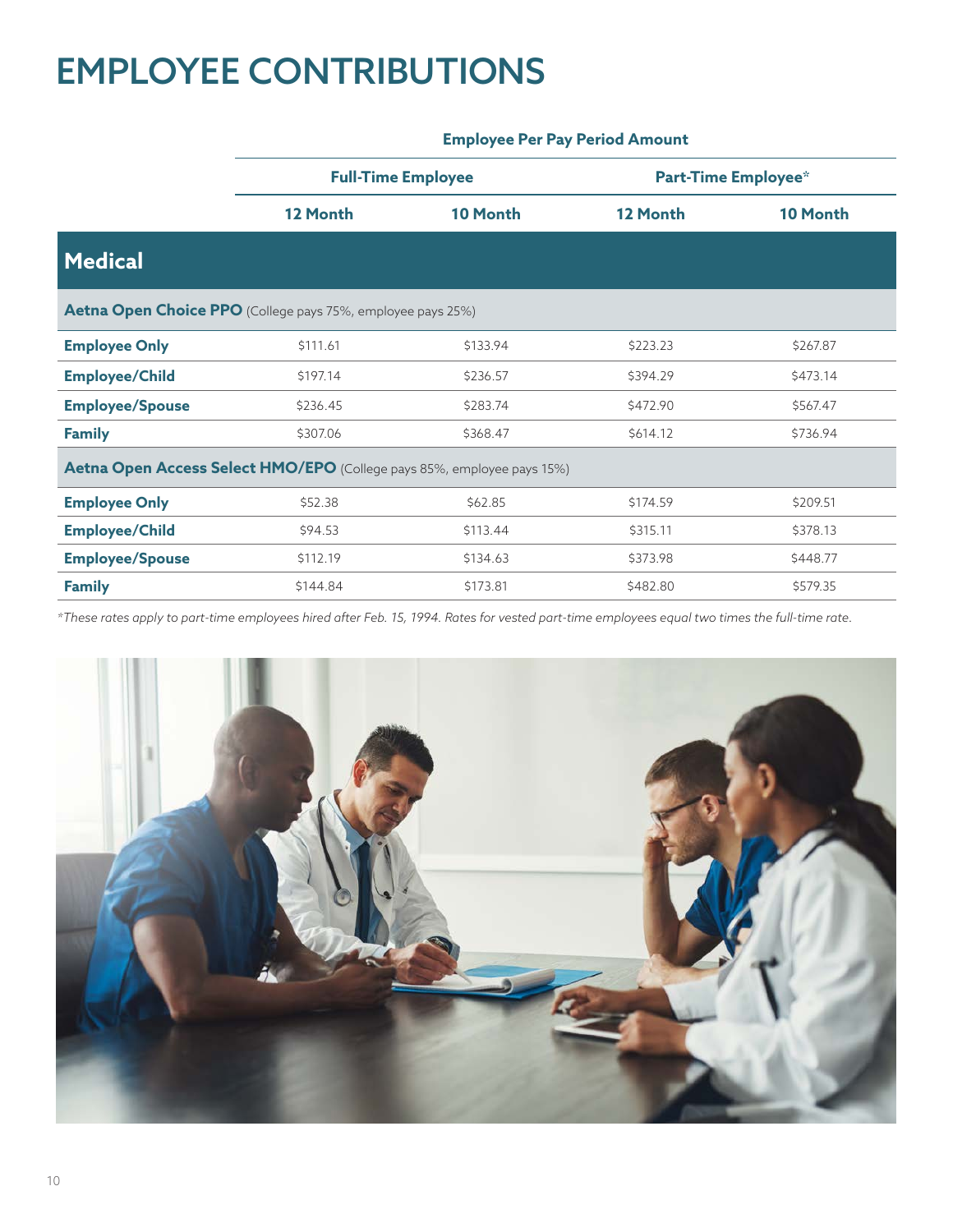|                                                               | <b>Full-Time Employee</b> |          |          | <b>Part-Time Employee*</b> |
|---------------------------------------------------------------|---------------------------|----------|----------|----------------------------|
|                                                               | 12 Month                  | 10 Month | 12 Month | 10 Month                   |
| <b>Dental and Vision</b>                                      |                           |          |          |                            |
| Cigna Dental Care Plan (DHMO) (College pays 100%)             |                           |          |          |                            |
| <b>Employee Only</b>                                          | \$0.00                    | \$0.00   | \$4.88   | \$5.86                     |
| <b>Employee/Child</b>                                         | \$0.00                    | \$0.00   | \$9.77   | \$11.72                    |
| <b>Employee/Spouse</b>                                        | \$0.00                    | \$0.00   | \$12.41  | \$14.89                    |
| <b>Family</b>                                                 | \$0.00                    | \$0.00   | \$14.11  | \$16.93                    |
| Cigna Dental Core PPO (College pays 100%)                     |                           |          |          |                            |
| <b>Employee Only</b>                                          | \$0.00                    | \$0.00   | \$8.77   | \$10.52                    |
| <b>Employee/Child</b>                                         | \$0.00                    | \$0.00   | \$15.55  | \$18.65                    |
| <b>Employee/Spouse</b>                                        | \$0.00                    | \$0.00   | \$20.16  | \$24.19                    |
| <b>Family</b>                                                 | \$0.00                    | \$0.00   | \$22.41  | \$26.89                    |
| Cigna Dental Buy-Up PPO (College pays 65%, employee pays 35%) |                           |          |          |                            |
| <b>Employee Only</b>                                          | \$9.48                    | \$11.38  | \$13.55  | \$16.26                    |
| <b>Employee/Child</b>                                         | \$16.83                   | \$20.19  | \$24.04  | \$28.85                    |
| <b>Employee/Spouse</b>                                        | \$21.82                   | \$26.18  | \$31.17  | \$37.40                    |
| <b>Family</b>                                                 | \$24.25                   | \$29.10  | \$34.64  | \$41.57                    |
| Vision Plan (EyeMed) (College pays 100%)                      |                           |          |          |                            |
| <b>Employee Only</b>                                          | \$0.00                    | \$0.00   | \$1.20   | \$1.44                     |
| <b>Employee/Child</b>                                         | \$0.00                    | \$0.00   | \$2.40   | \$2.88                     |
| <b>Employee/Spouse</b>                                        | \$0.00                    | \$0.00   | \$3.06   | \$3.68                     |
| <b>Family</b>                                                 | \$0.00                    | \$0.00   | \$3.48   | \$4.17                     |

**Employee Per Pay Period Amount**

*\*These rates apply to part-time employees hired after Feb. 15, 1994. Rates for vested part-time employees equal two times the full-time rate.*

| Employees who do not elect coverage receive a stipend per year in the amount of: |                            |  |
|----------------------------------------------------------------------------------|----------------------------|--|
| <b>Full-Time Employees</b>                                                       | <b>Part-Time Employees</b> |  |
| Medical: \$450                                                                   | Medical: \$225             |  |
| Dental: \$96                                                                     | Dental: \$48               |  |
| Total: \$546                                                                     | Total: \$273               |  |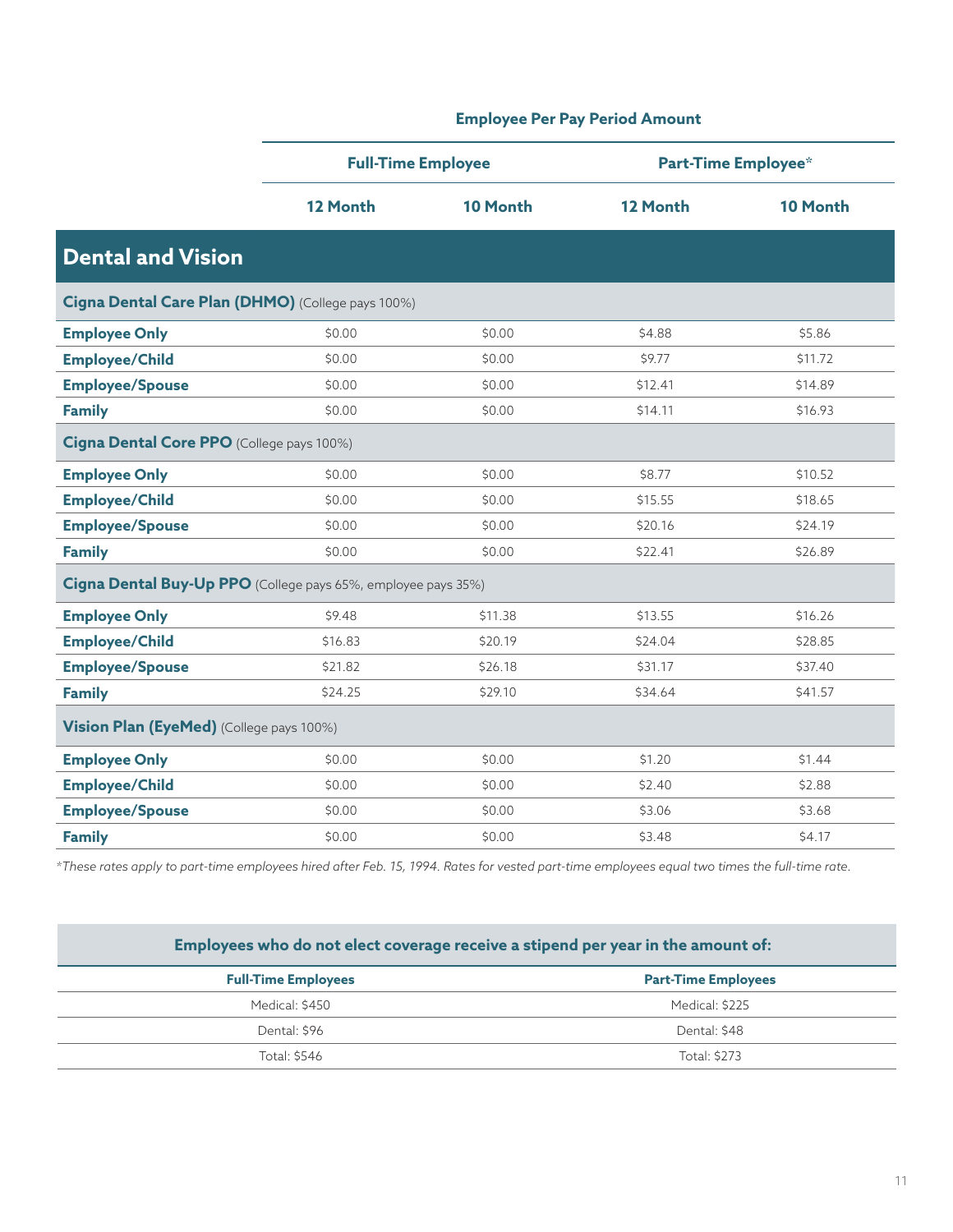## <span id="page-11-0"></span>FLEXIBLE SPENDING ACCOUNTS (FSA)

*Set aside pre-tax dollars to pay for eligible health care and dependent care expenses.*

**WEX (formerly Discovery Benefits) 1-833-225-5939** [www.wexinc.com](http://www.wexinc.com)



### **Do I need to enroll each year?**

In order to participate in the FSA, **you must enroll each plan year**. Your annual contribution stays in effect during the entire plan year. The only time you can change your election is during Open Enrollment or if you experience a qualified change-in-status event that impacts your eligibility and the change is allowed under the terms of the insurance contract or plan document.

#### **Use-it-or-lose-it Rule**

You have a 2½ month "Grace Period" following the end of the plan year in which you can continue to incur expenses for that plan year for both the Health Care and Dependent Care FSA. You have until March 15, 2023, to incur eligible expenses for reimbursement.



Scan the QR code or visit <https://bit.ly/AACCSpending> to view flyers on the Flexible Spending Accounts.

Flexible Spending Accounts (FSA) allow you to reduce your taxable income by setting aside pre-tax dollars from each paycheck to pay for eligible out-of-pocket health care and dependent care expenses for you and your family.

There are two types of FSAs: Health Care FSAs and Dependent Care FSAs. You can elect to participate in one or both of these accounts. The FSAs are administered by **WEX (formerly Discovery Benefits)**.

## *Health Care FSA*

A Health Care FSA helps you stretch your budget for health care expenses for you and your dependents by allowing you to pay for these expenses using tax-free dollars. You may set aside up to **\$2,750** annually, which is deducted out of your pay throughout the year on a pre-tax basis. Funds can be used to pay for qualified health expenses such as deductibles, medical and prescription copays, dental expenses, and vision expenses. You can use the FSA for expenses for yourself, your spouse, and your dependent children—even if they are not covered under your medical or dental plan!

Your annual contribution amount is credited to your account and is available to you at the beginning of the plan year. As you incur expenses, simply use your debit card to pay for your expenses or submit a claim to be reimbursed.

## *Dependent Care FSA*

The Dependent Care FSA allows you to pay for eligible dependent care expenses with tax-free dollars. You may set aside up to **\$5,000** annually in pre-tax dollars, or \$2,500 if you are married and file taxes separately from your spouse.

Contributing to a Dependent Care FSA allows you to pay dependent care expenses so that you and your spouse can work, look for work, or attend school full-time. Eligible expenses include daycare (center or individual daycare), before/after school care, summer day camp, and elder care.

Eligible expenses are listed below:

- Care for your dependent child who is under the age of 13 that you can claim as a dependent for tax purposes
- Care for your dependent child who resides with you and who is physically or mentally incapable of caring for him/herself
- Care for your spouse or parent who is physically or mentally incapable of caring for him/herself

For a list of eligible expenses visit, [www.w](http://www.wexinc.com)exinc.com.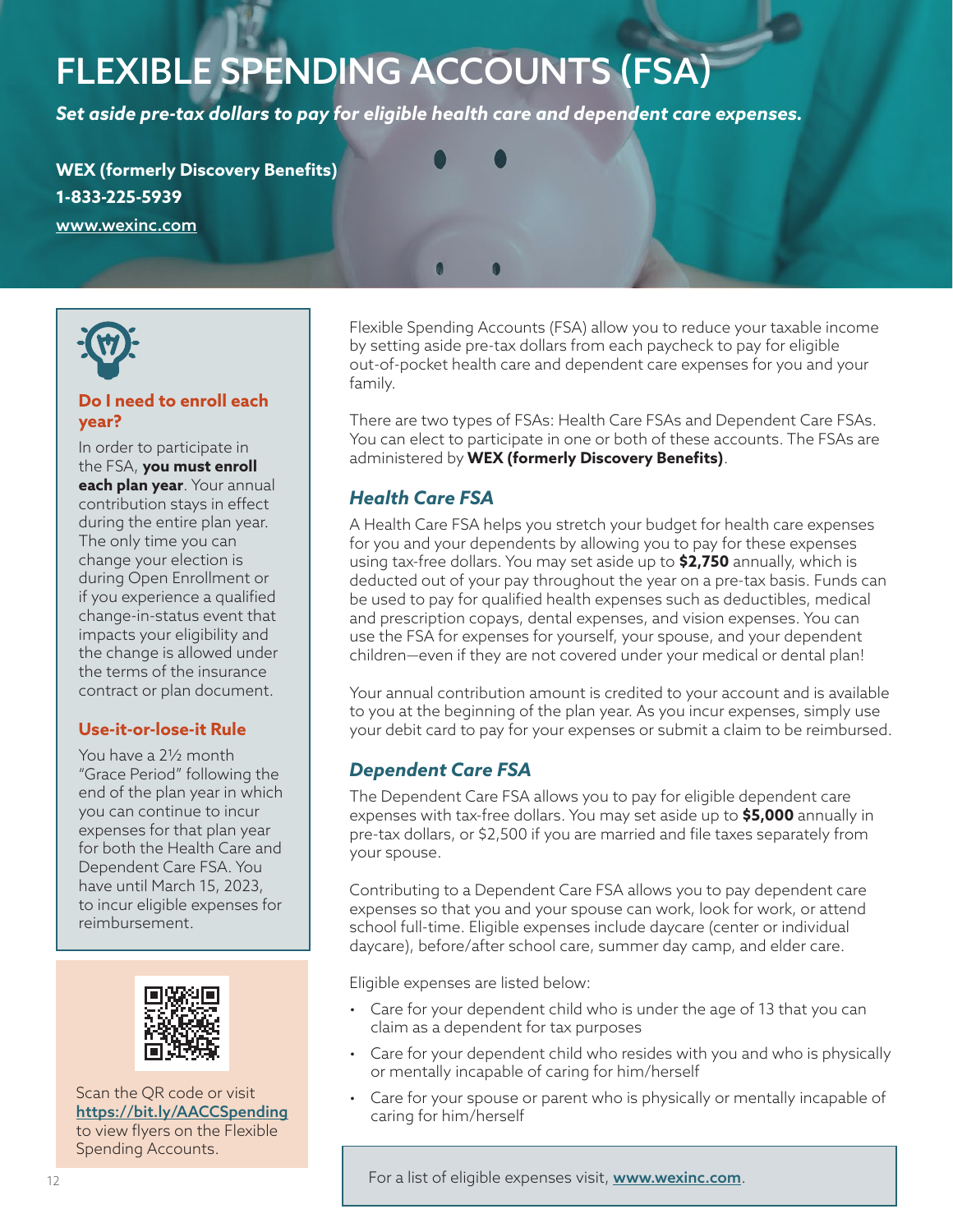## <span id="page-12-0"></span>LIFE INSURANCE

*Anne Arundel Community College provides you with the option to enroll in basic life and AD&D insurance, and you also have the ability to purchase additional coverage for added protection.* 

**Cigna 1-800-238-2125** [www.cigna.com](http://www.cigna.com)

Life insurance helps protect your family from financial risk and sudden loss of income in the event of your death. Accidental death and dismemberment (AD&D) insurance provides an additional benefit if you lose your life, sight, hearing, speech, or limbs in an accident. Coverage is provided through **Cigna**.

## *Basic Life and AD&D Insurance*

**Basic life insurance is an optional benefit (AACC pays 75%, employee pays 25%)**. **All employees enrolled in basic life insurance will automatically be enrolled in** 

**AD&D**. If you elect basic life insurance, you will receive coverage in the amount of two times your annual salary up to a maximum benefit of \$350,000. If you die as a result of an accident, your beneficiary will receive an additional benefit equal to the basic life insurance. AD&D will pay a benefit to the beneficiary if the cause of death is due to an accident. Some exclusions apply. Fractional payments are made if the covered employee loses a bodily appendage or sight due to an accident. Benefits begin to reduce at age 70.

## *Voluntary Life and AD&D Insurance*

You may also purchase additional coverage for yourself, your spouse, or your dependent children (up to age 26). Participation is voluntary, and **you pay 100% of the premiums**.

#### **Employee Life Insurance**

- You must elect basic life and AD&D in order to elect additional voluntary life insurance.
- Purchase coverage in \$10,000 increments up to a maximum benefit of \$500,000 or five times your annual salary (whichever is less).
- Evidence of Insurability Form is required if you enroll after initial eligibility or if you elect a benefit greater than \$150,000 (guarantee issue amount)

## **Spouse Life Insurance**

- Purchase coverage in \$5,000 increments up to a maximum benefit of \$50,000 (not to exceed 100% employee life insurance amount)
- Evidence of Insurability Form is required if you enroll after initial eligibility or if you elect a benefit greater than \$10,000 (guarantee issue amount)

## **Dependent Life Insurance**

• \$10,000 benefit

| Use the table below to calculate your premium based on the amount of life<br>insurance you will need. Example: \$100,000 supplemental life coverage |              |  |
|-----------------------------------------------------------------------------------------------------------------------------------------------------|--------------|--|
| 1. Enter the rate from the table (ex. age 36)                                                                                                       | \$0.066      |  |
| 2. Enter the amount of insurance in thousands of<br>dollars (ex. for \$100,000 of coverage enter \$100)                                             | 100          |  |
| 3. Monthly premium $(1) \times (2)$                                                                                                                 | <b>SA 60</b> |  |

Scan the QR code or visit <https://bit.ly/AACCLifeDI> to view summaries and flyers on your Life and AD&D benefits.



## *Evidence of Insurability (EOI)*

Cigna requires you to show that you are in good health before they will agree to provide certain levels of coverage. This is called Evidence of Insurability (EOI).

- EOI is required for any amount over the guarantee issue amount—\$150,000 for employee, \$10,000 for spouse.
- During new hire or life events, EE/SPs can enroll up to the GI, even if they previously waived coverage. However, during OE they may only enroll/increase by one benefit level without submitting an EOI (unless that one level already exceeds the GI).

Coverage that requires EOI will not be in effect until you receive approval from Cigna.

## *Voluntary Monthly Life Rates Per \$1,000*

| Age       | <b>Employee</b> | Spouse* | Child** |
|-----------|-----------------|---------|---------|
| <30       | \$0.040         | \$0.045 |         |
| $30 - 34$ | \$0.052         | \$0.054 |         |
| $35 - 39$ | \$0.066         | \$0.060 |         |
| $40 - 44$ | \$0.092         | \$0.084 |         |
| $45 - 49$ | \$0.140         | \$0.130 |         |
| $50 - 54$ | \$0.223         | \$0.235 | \$0.160 |
| $55 - 59$ | \$0.365         | \$0.383 |         |
| 60-64     | \$0.551         | \$0.690 |         |
| $65 - 69$ | \$1.043         | \$1.201 |         |
| 70+       | \$1.160         | \$1.895 |         |

\*Spouse rate is based on age of employee.

\*\*Child unit may consist of more than one child.<br>13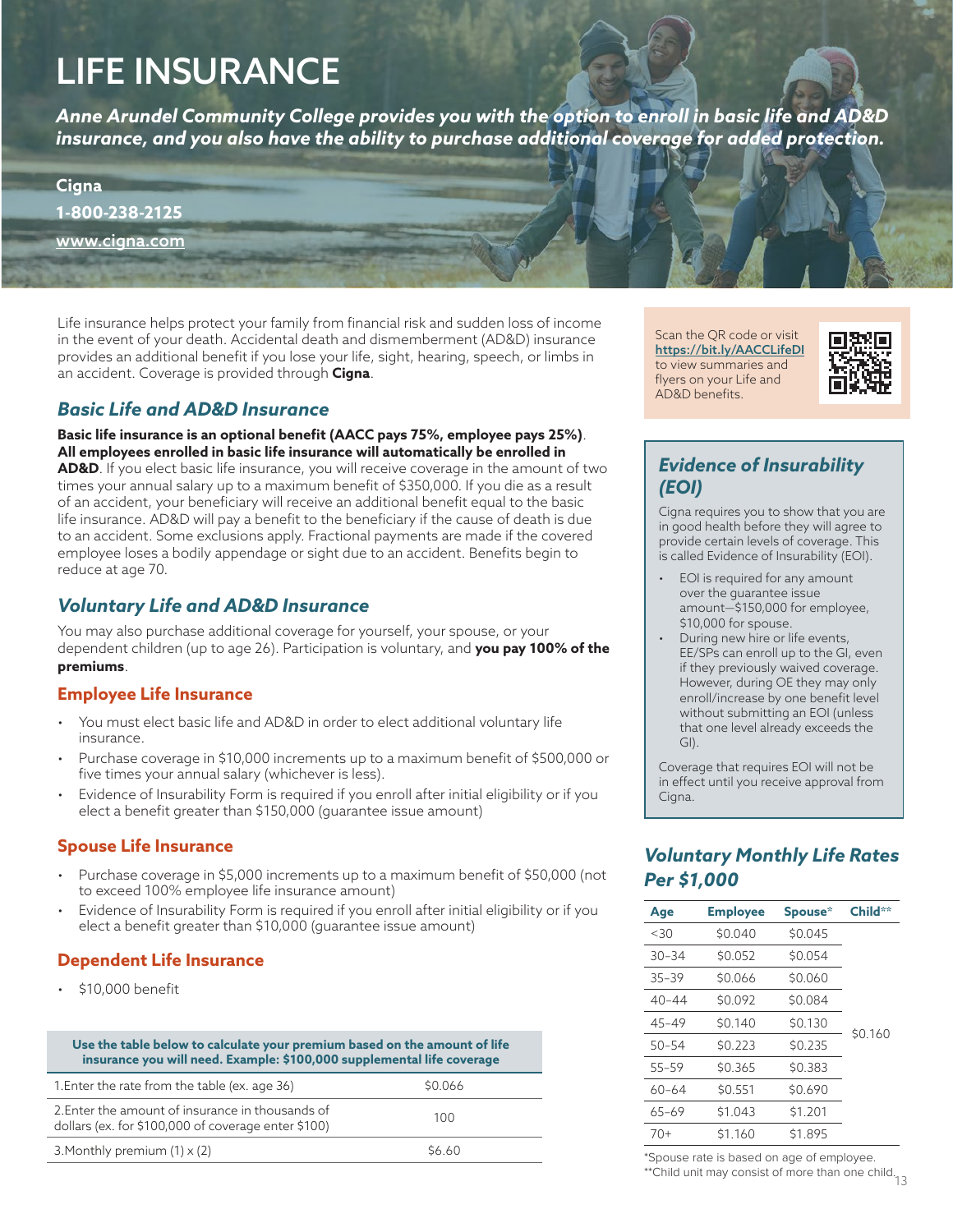## <span id="page-13-0"></span>DISABILITY INSURANCE

*Disability insurance provides income protection if you are unable to work due to illness or non-work-related injury.* 

**Cigna 1-800-362-4462** [www.cigna.com](http://www.cigna.com)

All active, full-time and part-time benefit eligible employees regularly working a minimum of 20 hours per week are eligible for disability coverage.

## *Short-Term Disability (STD)*

Anne Arundel Community College provides STD coverage through **Cigna** at **no cost to you**.

- Maximum benefits of \$5,000/week up to 26 weeks.
- STD will pay 80% of your regular salary after a 30 business-day elimination period.
- Your accrued sick, annual and/or carry-over leave will be used to supplement the remaining 20% during STD in order for you to receive 100% pay for your disability period.

## *Long-Term Disability ( LTD)*

To protect your income in the event of a long-term disability, Anne Arundel Community College provides LTD coverage through **Cigna** at **no cost to you**.

- The benefit is 60% of your monthly earnings, up to a maximum benefit of \$9,000 per month.
- Benefits begin after you have been disabled for 180 days and will continue as long as you meet Cigna's definition of disability until Social Security Normal Retirement Age.
- Pre-existing condition limitations apply.

You may also enroll in the LTD buy-up plan to receive an additional 6.67% of your regular salary. Please contact HR for more information or reference the link below.

Scan the QR code or visit <https://bit.ly/AACCLifeDI> to view summaries and flyers on your Disability benefits.





## *Pre-existing condition limitations may apply*

A pre-existing condition is a sickness or an injury for which you received medical treatment, advice or consultation, care or services including diagnostic measures, or took prescribed drugs or medications prior to your effective date of coverage. If you suffer from a disability caused by, contributed to, or resulting from a pre-existing condition, your disability may not be covered.

**STD and LTD benefits may be reduced by other sources of income such as Social Security retirement, other disability benefits, Railroad Retirement benefits, Pension benefits, or Workers' Compensation.**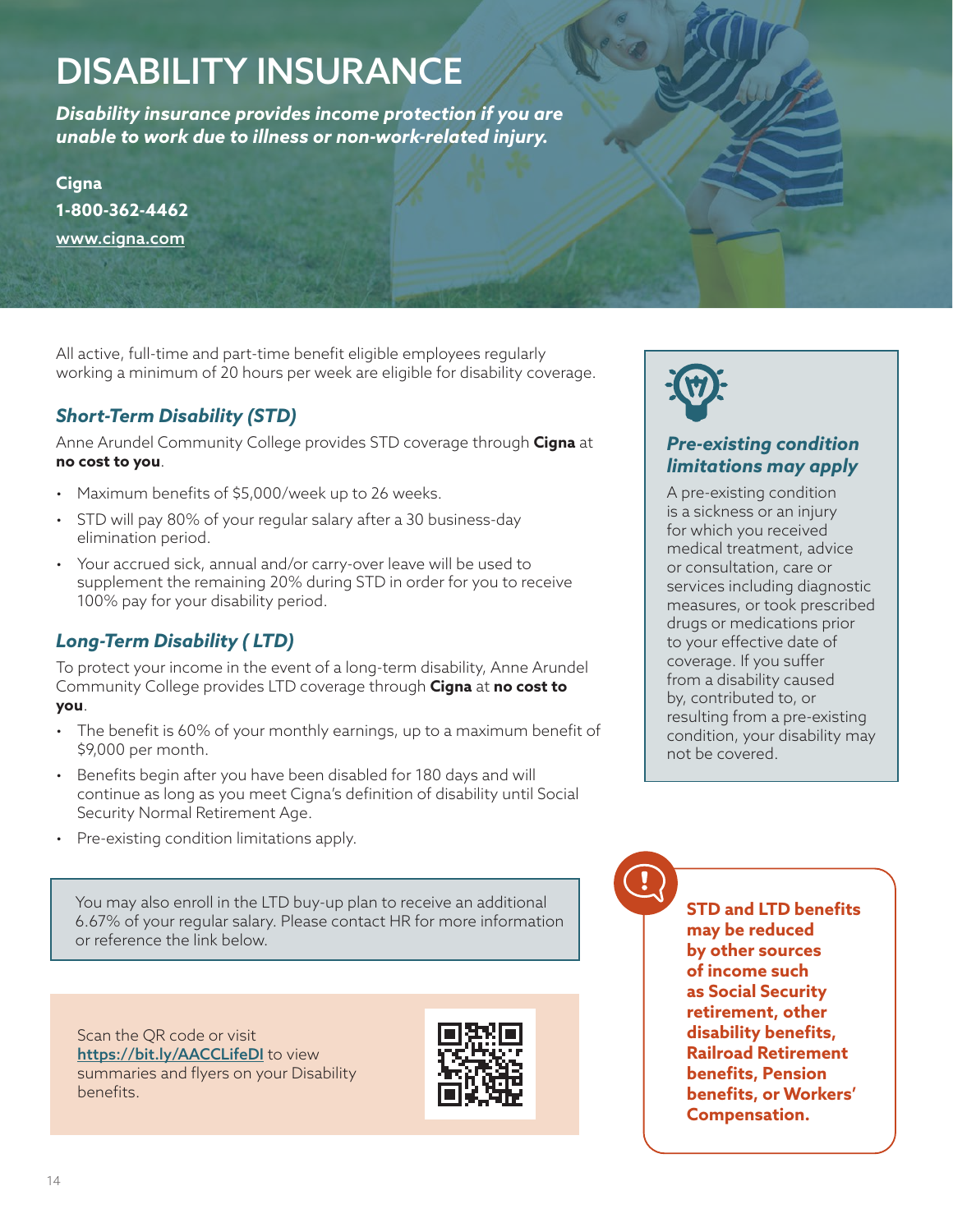## <span id="page-14-0"></span>ADDITIONAL BENEFITS

## *In addition to the benefits already covered, AACC employees receive:*

#### **Annual Leave**

Administrators, 12-month department chairs and 12-month faculty earn 22 days per fiscal year. Professional and Support staff earn 15 days per fiscal year through the first five fiscal years and 22 days each fiscal year thereafter.

Regular part-time employees' leave is prorated per above accruals.

#### **Sick Leave**

Administrators, professional and support staff earn 15 days sick leave per fiscal year; 10-month faculty earn 10 days sick leave per academic year; 12-month faculty earn 15 days sick leave per fiscal year; regular part-time employees leave is prorated per above accruals.

#### **College Paid Holidays**

New Year's Day Martin Luther King Jr.'s Birthday Memorial Day Independence Day Labor Day Thanksgiving Day Christmas Day

#### **College Paid Time Off**

Spring Break Day after Thanksgiving Winter Break

#### **Tuition Reimbursement**

Regular full-time employees are eligible to apply for reimbursement of up to \$3,300 per fiscal year for preapproved job relevant courses; if funds are available, regular part-time employees are eligible to apply for up to 50% of the fiscal year allotment for preapproved job relevant courses.

#### **Tuition Waivers**

Regular full-time employees, their spouse and dependent children may enroll in credit and some noncredit courses without tuition payment; regular part-time employees may enroll in credit and some noncredit without tuition payment, and their spouse and dependent children may enroll in credit and noncredit courses at 50% tuition payment. Fees are charged.

#### *Retirement*

Employees classified as faculty, administrators and professional staff whose position requires a baccalaureate degree or higher may choose to participate in either the Maryland State Pension System or Optional Retirement Plan (ORP). Employees classified as support staff must participate in the Maryland State Pension System.

#### **Maryland State Pension System**

Includes both the Teachers' and Employees' Pension Systems; vested after 10 years of service; mandatory 7% employee contribution. State contributes a percentage which is based on annual actuarial data.

#### **Optional Retirement Plan**

A defined contribution plan with immediate vesting with one of two carriers: TIAA or Fidelity; the state contributes 7.25% of your base salary to your account.

#### **403(b) Tax Shelter Annuities (Supplemental Retirement Account)**

As an educational institution, it is possible for AACC employees to shelter a portion of their salary. There are several companies from which to choose: TIAA, Fidelity, AIG, and T. Rowe Price. Tax laws govern enrollment and administration of the plans. Calendar year 2022 annual limits are \$19,500 for under age 50 and \$26,000 for age 50+.

#### **457(b) Deferred Compensation Plans**

A 457(b) plan allows employees the option for addtional tax-free retirement savings option over and above the 403(b) Supplemental Retirement Plan the college currently offers. The 457(b) plan is totally separate from the 403(b) Supplemental Retirement Plan, however, if you participate in both plans you can essentially double your pretax contributions. Like the 403(b) plan, you choose how to allocate your pretax payroll contributions from a wide range of investment and account options. This plan is through TIAA. Calendar year 2022 annual limits are \$19,500 for under age 50 and \$26,000 for age 50+.

## *State Employees' Credit Union (SECU)*

Employees and family members may join SECU at anytime. In addition to free checking and savings accounts, a variety of loans are <sub>15</sub><br>----<sup>:1</sup>--<sup>1</sup>available.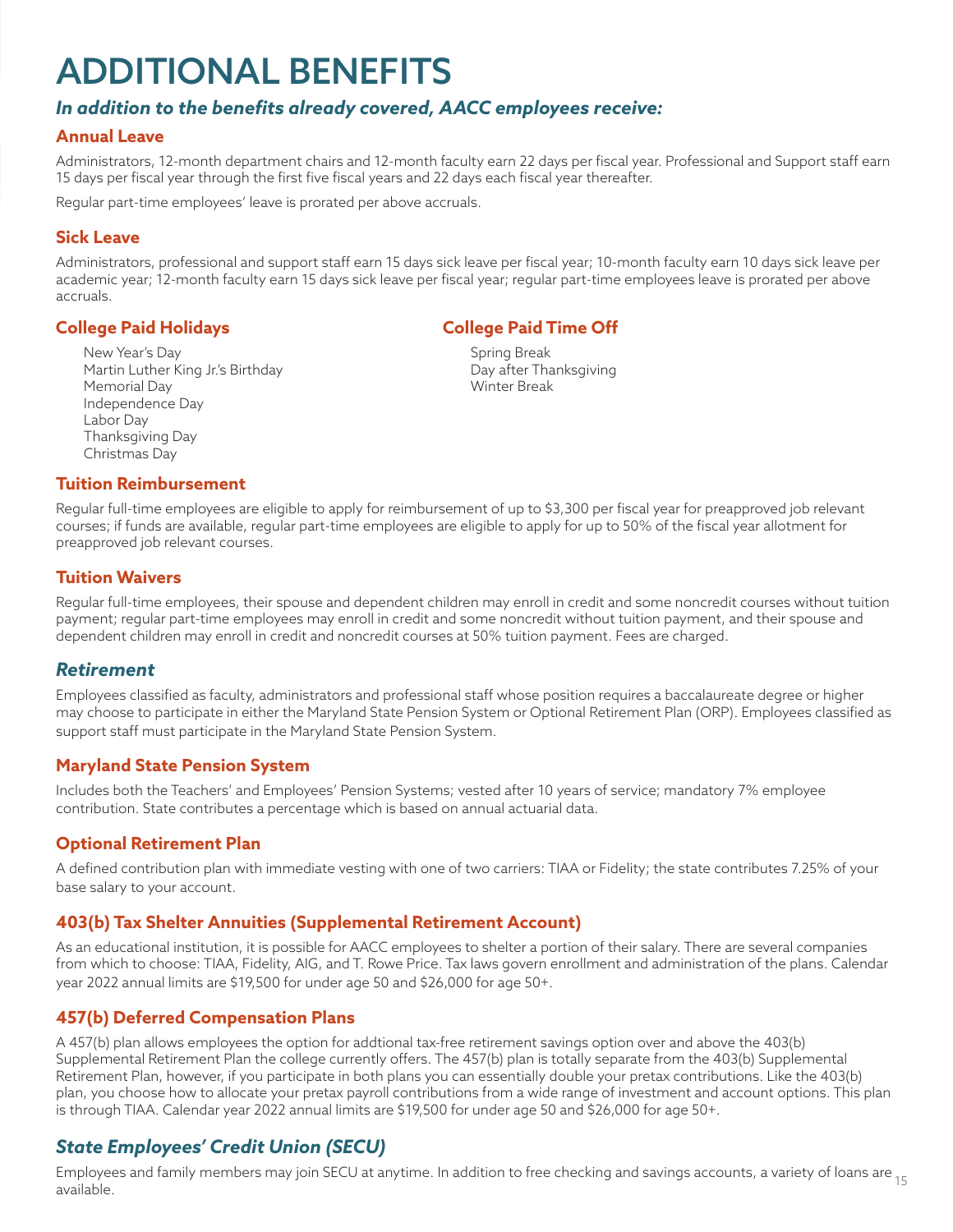## <span id="page-15-0"></span>EMPLOYEE RESOURCES

| Plan                                                                             | <b>Phone Number and Website/Email</b>             |
|----------------------------------------------------------------------------------|---------------------------------------------------|
| <b>Medical</b>                                                                   | 1-800-872-3862                                    |
| Aetna                                                                            | www.aetna.com                                     |
| <b>Prescription Drug</b>                                                         | 1-866-409-8521                                    |
| <b>CVS Caremark</b>                                                              | www.caremark.com                                  |
| <b>Dental</b>                                                                    | 1-800-244-6224                                    |
| Cigna                                                                            | www.mycigna.com                                   |
| <b>Vision</b>                                                                    | 1-866-804-0982                                    |
| EyeMed                                                                           | www.eyemed.com                                    |
| <b>Flexible Spending Accounts</b><br><b>WEX (formerly Discovery</b><br>Benefits) | 1-833-225-5939<br>www.wexinc.com                  |
| <b>Life and Disability Insurance</b>                                             | 1-800-238-2125                                    |
| Cigna                                                                            | www.cigna.com                                     |
| <b>Retirement</b><br>Maryland State Retirement and<br>Pension System             | 1-800-492-5909<br>www.sra.maryland.gov            |
| <b>AACC Human Resources</b>                                                      | 410-777-2425<br>Visit the HR Page on the intranet |
|                                                                                  |                                                   |

**PSA Benefits Hotline** 1-877-716-6618

Email: [benefitshotline@psafinancial.com](mailto:benefitshotline%40psafinancial.com?subject=)

## <https://webapps.aacc.edu/intranet/hr/default.cfm>

Log in to MyAACC and click the AACC Intranet link from the home page to access additional resources, including plan summaries and rate tables.

## *Employee Assistance Program (EAP)*

**1-800-327-2251** ww[w.bhsonline.com](http://www.bhsonline.com) (username: AAC)

Everyone experiences stress and challenges in life from time to time. Whether your concerns are big or small, the Employee Assistance Program (EAP) can help. This service is completely confidential and is available to all employees and immediate family members—**at no cost to you**.

The EAP includes unlimited telephone consultations and up to four face-to-face counseling sessions per issue per year.

The EAP can assist with issues such as the below:

- Stress management
- Family problems
- Child care/parenting
- Legal/financial concerns
- Grief/loss
- Work-related issues
- Substance abuse



## *PSA Benefits Hotline*

The Benefits Hotline at PSA features a team of Client Advocates who can help you and your eligible family members with your life and disability benefit needs such as the below:

- Questions regarding eligibility and benefits
- Claims questions and issue resolution
- Enrollment support during Open Enrollment and for new hires
- Qualified change-in-status events

The PSA Benefits Hotline is available Monday–Friday, 8:30 a.m. to 5 p.m. ET.



Scan the QR code or visit [https://bit.ly/EAP\\_Flyer](https://bit.ly/EAP_Flyer) to view the EAP flyer.

16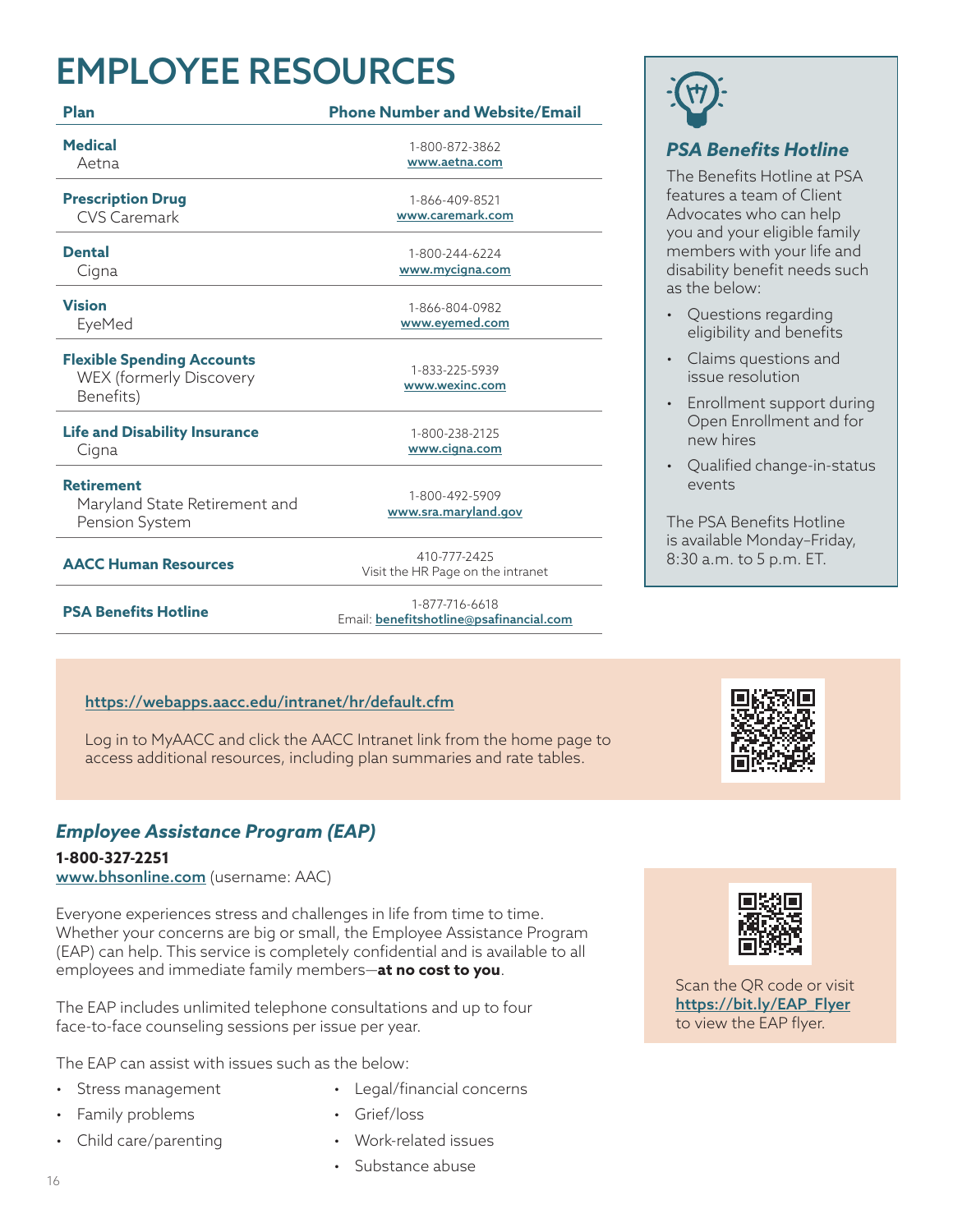## <span id="page-16-0"></span>REQUIRED NOTICES

## *Special Enrollment Rights*

If you are declining enrollment for yourself, or your dependents (including your spouse) because of other health insurance or other group health plan coverage, you may be able to enroll yourself and/or your dependents in this plan if you or your dependents lose eligibility for that other coverage (or if the employer stops contributing toward your or your dependents' coverage). However, you must request enrollment within 30 days after your previous coverage ends (or after the employer stops contributing toward the other coverage). In addition, if you have a new dependent as a result of marriage, birth, adoption or placement for adoption, you may be able to enroll yourself and your dependents in this plan, provided that you request enrollment within 30 days of the marriage, birth, adoption, or placement for adoption. If you or your dependent lose eligibility for coverage under Medicaid or a State child health plan or if you or your dependent become eligible for State-sponsored premium assistance for the medical plan, you may be able to enroll yourself and/or your dependents in this plan if you request enrollment within 60 days of the date of termination of Medicaid or State child health plan coverage or your eligibility for premium assistance.

## *Health Insurance Portability and Accountability Act (HIPAA)*

This group health plan complies with the privacy requirement for Protected Health Information (PHI) under HIPAA. A copy of the Notice of Privacy Practices for medical, dental, vision, and Health Care Flexible Spending Account is available from Human Resources.

## *Women's Health and Cancer Rights Act of 1998*

If you have had or are going to have a mastectomy, you may be entitled to certain benefits under the Women's Health and Cancer Rights Act of 1998 (WHCRA). WHCRA requires group health plans and their insurance companies and HMOs to provide certain benefits for mastectomy patients who elect

breast reconstruction. For individuals receiving mastectomy-related benefits, coverage will be provided in a manner determined in consultation with the attending physician and the patient, for:

- All stages of reconstruction of the breast on which the mastectomy was performed;
- Surgery and reconstruction of the other breast to produce a symmetrical appearance;
- Prostheses: and
- Treatment of physical complications of the mastectomy, including lymphedema.

Breast reconstruction benefits are subject to deductibles and coinsurance limitations that are consistent with those established for other benefits under the plan.

## *Newborns' and Mothers' Health Protection Act*

Group health plans and health insurance issuers generally may not, under federal law, restrict benefits for any hospital length of stay in connection with childbirth for the mother or newborn child to less than 48 hours following a vaginal delivery, or less than 96 hours following a cesarean section. However, federal law generally does not prohibit the mother's or newborn's attending provider, after consulting with the mother, from discharging the mother or her newborn earlier than 48 hours (or 96 hours as applicable). In any case, plans and issuers may not, under federal law, require that a provider obtain authorization from the plan or issuer for prescribing a length of stay not in excess of 48 hours (or 96 hours if applicable).

## *Creditable Coverage*

You should be provided with a certificate of creditable coverage, free of charge, from your group health plan or health insurance issuer when you lose coverage under the plan, when you become entitled to COBRA, when COBRA coverage ceases, if you request it before you lose coverage, or if you request it up to 24 months after losing coverage. Without evidence of creditable coverage from the plan, you may be subject to a pre-existing condition exclusion for 12 months (18

months for late enrollees) after your enrollment date in other coverage.

## *Health Information Privacy*

For purposes of the health benefits offered under the plan, the plan uses and discloses health information about you and any covered dependents only as needed to administer the plan. To protect the privacy of health information, access to your health information is limited to such purposes. The health plan options offered will comply with the applicable health information privacy requirements of federal regulations issued by the Department of Health and Human Services. The plan's privacy policies are described in more detail in the plan's Notice of Health Information Privacy Practices or Privacy Notice available on the Human Resources Benefits Intranet site. Please contact the Human Resources office if you have questions about the plan's privacy policies.

## *Important Notice About Your Prescription Drug Coverage and Medicare please read this notice and share it with any of your Medicare-eligible dependents.*

If you decide to join one of the Medicare drug plans, you may be required to provide a copy of this notice when you join to show whether or not you have maintained creditable coverage and, therefore, whether or not you are required to pay a higher premium (a penalty). If you and your covered dependents are not currently covered by Medicare and will not become covered by Medicare within the next 12 months, this Notice is for informational purposes only.

This notice has information about your current prescription drug coverage with Anne Arundel Community College and about your options under Medicare's prescription drug coverage. This information can help you decide whether or not you want to join a Medicare drug plan. If you are considering joining, you should compare your current coverage, including which drugs are covered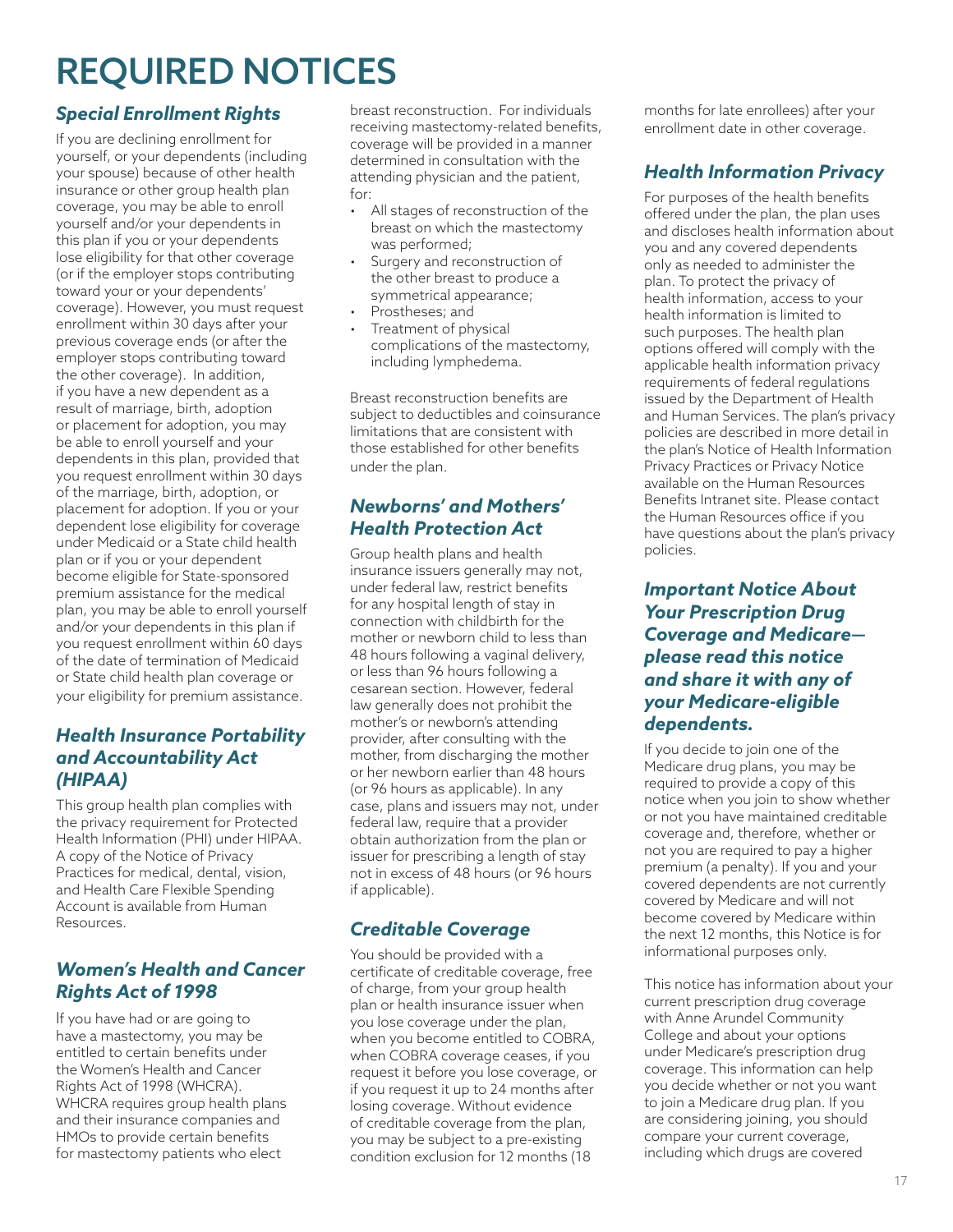at what cost, with the coverage and costs of the plans offering Medicare prescription drug coverage in your area. Information about where you can get help to make decisions about your prescription drug coverage is included in this notice.

There are two important things you need to know about your current coverage and Medicare's prescription drug coverage:

- 1. Medicare prescription drug coverage became available in 2006 to everyone with Medicare. You can get this coverage if you join a Medicare Prescription Drug Plan or join a Medicare Advantage Plan (like an HMO or PPO) that offers prescription drug coverage. All Medicare drug plans provide at least a standard level of coverage set by Medicare. Some plans may also offer more coverage for a higher monthly premium.
- 2. Anne Arundel Community College has determined that the prescription drug coverage offered by Anne Arundel Community College is, on average for all plan participants, expected to pay out as much as standard Medicare prescription drug coverage pays and is therefore considered Creditable Coverage. Because your existing coverage is Creditable Coverage, you can keep this coverage and not pay a higher premium (a penalty) if you later decide to join a Medicare drug plan.

#### **When Can You Join A Medicare Drug Plan?**

You can join a Medicare drug plan when you first become eligible for Medicare and each year from October 15 through December 7.

However, if you lose your current creditable prescription drug coverage, through no fault of your own, you will also be eligible for a two (2) month Special Enrollment Period (SEP) to join a Medicare drug plan.

### **What Happens To Your Current Coverage If You Decide to Join A Medicare Drug Plan?**

If you decide to join a Medicare drug plan, your current coverage with Anne Arundel Community College will not be affected. You can keep this coverage if you join a Medicare drug

plan and this plan will coordinate with your Medicare drug coverage. Your current coverage pays for other health expenses in addition to prescription drugs. If you enroll in a Medicare prescription drug plan, you and your eligible dependents will still be eligible to receive all of your current health and prescription drug benefits.

If you do decide to join a Medicare drug plan and drop your medical and prescription drug coverage through Anne Arundel Community College, be aware that you and your dependents will not be able to get this coverage back until the next open enrollment period.

### **When Will You Pay A Higher Premium (Penalty) To Join A Medicare Drug Plan?**

You should also know that if you drop or lose your current coverage with Anne Arundel Community College and don't join a Medicare drug plan within 63 continuous days after your current coverage ends, you may pay a higher premium (a penalty) to join a Medicare drug plan later.

If you go 63 continuous days or longer without creditable prescription drug coverage, your monthly premium may go up by at least 1% of the Medicare base beneficiary premium per month for every month that you did not have that coverage. For example, if you go nineteen months without creditable coverage, your premium may consistently be at least 19% higher than the Medicare base beneficiary premium. You may have to pay this higher premium (a penalty) as long as you have Medicare prescription drug coverage. In addition, you may have to wait until the following October to join.

#### **For More Information About This Notice Or Your Current Prescription Drug Coverage…**

Contact the person listed on this notice for further information. NOTE: You'll get this notice each year. You will also get it before the next period you can join a Medicare drug plan, and if this coverage through Anne Arundel Community College changes. You also may request a copy of this notice at any time.

#### **For More Information About Your Options Under Medicare Prescription Drug Coverage…**

More detailed information about Medicare plans that offer prescription drug coverage is in the "Medicare & You" handbook. You'll get a copy of the handbook in the mail every year from Medicare. You may also be contacted directly by Medicare drug plans. For more information about Medicare prescription drug coverage:

- Visit [www.medicare.gov](http://www.medicare.gov)
- Call your State Health Insurance Assistance Program (see the inside back cover of your copy of the "Medicare & You" handbook for their telephone number) for personalized help
- Call 1-800-MEDICARE (1-800-633- 4227). TTY users should call 1-877- 486-2048.

If you have limited income and resources, extra help paying for Medicare prescription drug coverage is available. For information about this extra help, visit Social Security on the web at **[www.socialsecurity.gov](http://www.socialsecurity.gov)**, or call them at 1-800-772-1213 (TTY 1-800- 325-0778).

#### **Contact:**

Anne Arundel Community College Human Resources Department 410-777-2425 101 College Parkway Arnold, MD 21012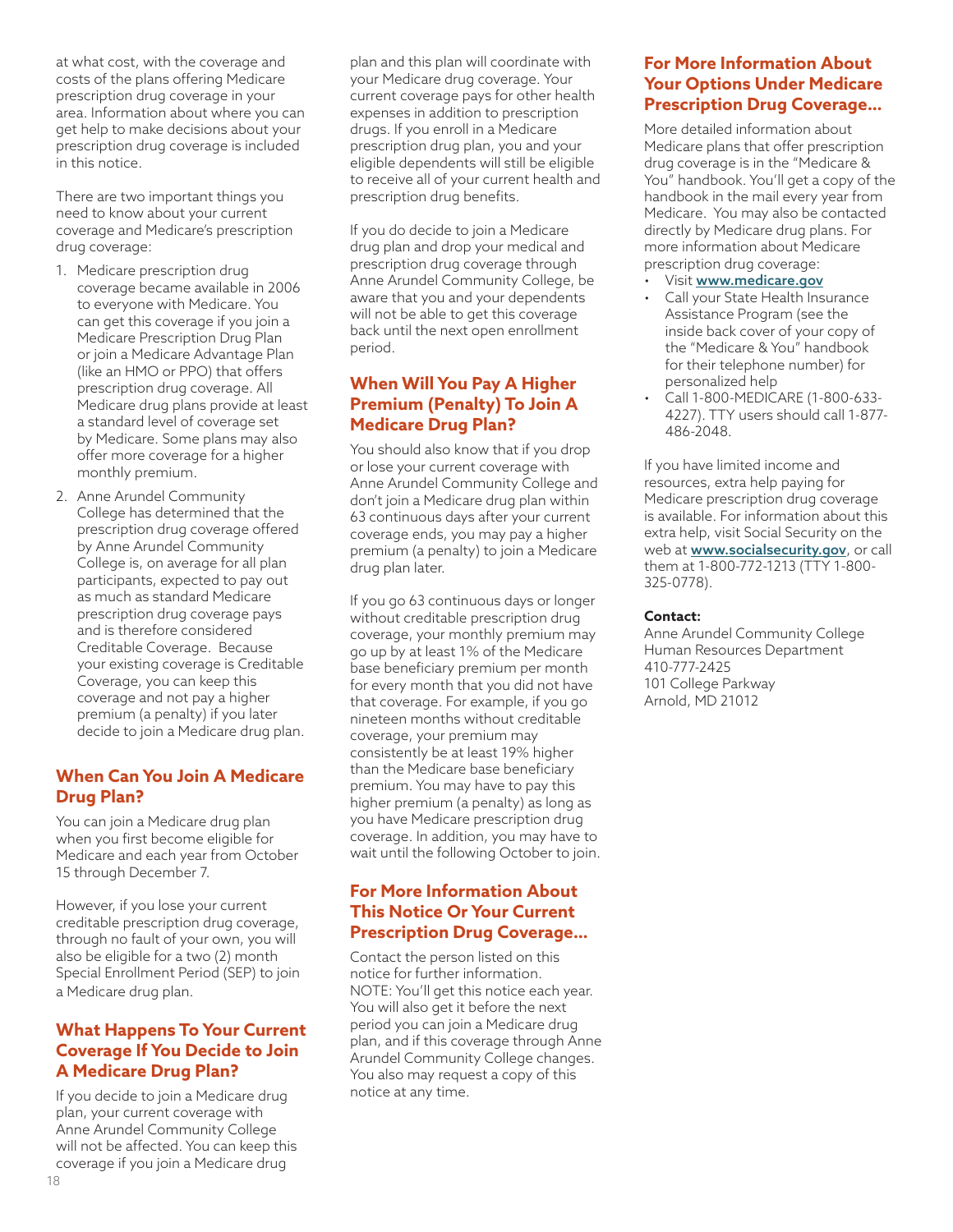## *Premium Assistance Under Medicaid and the Children's Health Insurance Program (CHIP)*

If you or your children are eligible for Medicaid or CHIP and you're eligible for health coverage from your employer, your state may have a premium assistance program that can help pay for coverage, using funds from their Medicaid or CHIP programs. If you or your children aren't eligible for Medicaid or CHIP, you won't be eligible for these premium assistance programs but you may be able to buy individual insurance coverage through the Health Insurance Marketplace. For more information, visit [www.](http://www.healthcare.gov) [healthcare.gov.](http://www.healthcare.gov)

If you or your dependents are already enrolled in Medicaid or CHIP and you live in a State listed below, contact your State Medicaid or CHIP office to find out if premium assistance is available.

If you or your dependents are NOT currently enrolled in Medicaid or CHIP, and you think you or any of your dependents might be eligible for either of these programs, contact your State Medicaid or CHIP office or dial 1-877- KIDS NOW or [www.insurekidsnow.gov](http://www.insurekidsnow.gov) to find out how to apply. If you qualify, ask your state if it has a program that might help you pay the premiums for an employer-sponsored plan.

If you or your dependents are eligible for premium assistance under Medicaid or CHIP, as well as eligible under your employer plan, your employer must allow you to enroll in your employer plan if you aren't already enrolled. This is called a "special enrollment" opportunity, and you must request coverage within 60 days of being determined eligible for premium assistance. If you have questions about enrolling in your employer plan, contact the Department of Labor at [www.askebsa.dol.gov](http://www.askebsa.dol.gov) or call 1-866-444-EBSA (3272).

If you live in one of the following states, you may be eligible for assistance paying your employer health plan premiums. The following list of states is current as of July 31, 2021. Contact your State for more information on eligibility.

ALABAMA – Medicaid Website:<http://myalhipp.com/> Phone: 1-855-692-5447

ALASKA – Medicaid The AK Health Insurance Premium Payment Program Website: <http://myakhipp.com/> Phone: 1-866-251-4861 Email: [CustomerService@MyAKHIPP.](mailto:CustomerService%40MyAKHIPP.com?subject=) [com](mailto:CustomerService%40MyAKHIPP.com?subject=) Medicaid Eligibility: [http://dhss.alaska.](http://dhss.alaska.gov/dpa/Pages/medicaid/default.aspx) [gov/dpa/Pages/medicaid/default.aspx](http://dhss.alaska.gov/dpa/Pages/medicaid/default.aspx)

ARKANSAS – Medicaid Website:<http://myarhipp.com/> Phone: 1-855-MyARHIPP (855-692- 7447)

CALIFORNIA - Medicaid Website: Health Insurance Premium Payment (HIPP) Program <http://dhcs.ca.gov/hipp> Phone: 916-445-8322 Email: [hipp@dhcs.ca.gov](mailto:hipp%40dhcs.ca.gov?subject=)

COLORADO - Health First Colorado (Colorado's Medicaid Program) & Child Health Plan Plus (CHIP+) Health First Colorado Website: [https://](https://www.healthfirstcolorado.com/) [www.healthfirstcolorado.com/](https://www.healthfirstcolorado.com/) Health First Colorado Member Contact Center: 1-800-221-3943/ State Relay 711

CHP+: [https://www.colorado.gov/](https://www.colorado.gov/pacific/hcpf/child-health-plan-plus) [pacific/hcpf/child-health-plan-plus](https://www.colorado.gov/pacific/hcpf/child-health-plan-plus) CHP+ Customer Service: 1-800-359- 1991/ State Relay 711 Health Insurance Buy-In Program (HIBI): [https://www.colorado.gov/](https://www.colorado.gov/pacific/hcpf/health-insurance-buy-program) [pacific/hcpf/health-insurance-buy](https://www.colorado.gov/pacific/hcpf/health-insurance-buy-program)[program](https://www.colorado.gov/pacific/hcpf/health-insurance-buy-program) HIBI Customer Service: 1-855-692- 6442

FLORIDA – Medicaid Website: [https://www.](https://www.flmedicaidtplrecovery.com/flmedicaidtplrecovery.com/hipp/index.html) [flmedicaidtplrecovery.com/](https://www.flmedicaidtplrecovery.com/flmedicaidtplrecovery.com/hipp/index.html) [flmedicaidtplrecovery.com/hipp/index.](https://www.flmedicaidtplrecovery.com/flmedicaidtplrecovery.com/hipp/index.html) [html](https://www.flmedicaidtplrecovery.com/flmedicaidtplrecovery.com/hipp/index.html)

Phone: 1-877-357-3268

GEORGIA – Medicaid Website: [https://medicaid.georgia.](https://medicaid.georgia.gov/health-insurancepremium- payment-program-hipp) [gov/health-insurance-premium](https://medicaid.georgia.gov/health-insurancepremium- payment-program-hipp)[payment-program-hipp](https://medicaid.georgia.gov/health-insurancepremium- payment-program-hipp) Phone: 678-564-1162 ext 2131

INDIANA – Medicaid Healthy Indiana Plan for low-income adults 19-64 Website:<http://www.in.gov/fssa/hip/> Phone: 1-877-438-4479 All other Medicaid Website: [https://www.in.gov/](https://www.in.gov/medicaid/) [medicaid/](https://www.in.gov/medicaid/) Phone 1-800-457-4584

IOWA – Medicaid and CHIP (Hawki) Medicaid Website: <https://dhs.iowa.gov/ime/members> Medicaid Phone: 1-800-338-8366 Hawki Website: <http://dhs.iowa.gov/Hawki> Hawki Phone: 1-800-257-8563 HIPP Website: [https://dhs.iowa.gov/](https://dhs.iowa.gov/ime/members/medicaid-a-to-z/hipp HIPP Phone: 1-888-346-9562) [ime/members/medicaid-a-to-z/hipp](https://dhs.iowa.gov/ime/members/medicaid-a-to-z/hipp HIPP Phone: 1-888-346-9562) [HIPP Phone: 1-888-346-9562](https://dhs.iowa.gov/ime/members/medicaid-a-to-z/hipp HIPP Phone: 1-888-346-9562)

KANSAS – Medicaid Website:<https://www.kancare.ks.gov/> Phone: 1-800-792-4884

KENTUCKY – Medicaid Kentucky Integrated Health Insurance Premium Payment Program (KI-HIPP) Website: [https://chfs.ky.gov/agencies/](https://chfs.ky.gov/agencies/dms/member/Pages/kihipp.aspx) [dms/member/Pages/kihipp.aspx](https://chfs.ky.gov/agencies/dms/member/Pages/kihipp.aspx) Phone: 1-855-459-6328 Email: [KIHIPP.PROGRAM@ky.gov](mailto:KIHIPP.PROGRAM%40ky.gov?subject=) KCHIP Website: [https://kidshealth.](https://kidshealth.ky.gov/Pages/index.aspx) [ky.gov/Pages/index.aspx](https://kidshealth.ky.gov/Pages/index.aspx) Phone: 1-877-524-4718 Kentucky Medicaid Website: [https://](https://chfs.ky.gov) [chfs.ky.gov](https://chfs.ky.gov)

LOUISIANA – Medicaid Website: [www.medicaid.la.gov or](http://www.medicaid.la.gov or www.ldh.la.gov/lahipp)  [www.ldh.la.gov/lahipp](http://www.medicaid.la.gov or www.ldh.la.gov/lahipp) Phone: 1-888-342-6207 (Medicaid hotline) or 1-855-618-5488 (LaHIPP)

MAINE – Medicaid Enrollment Website: [https://www.maine.gov/dhhs/ofi/](https://www.maine.gov/dhhs/ofi/applications-forms) [applications-forms](https://www.maine.gov/dhhs/ofi/applications-forms) Phone: 1-800-442-6003 TTY: Maine relay 711 Private Health Insurance Premium Webpage: https://www.maine.gov/dhhs/ofi/ applications-forms Phone: 1-800-977-6740. TTY: Maine relay 711

MASSACHUSETTS – Medicaid and CHIP Website: [https://www.mass.gov/](https://www.mass.gov/info-details/masshealth-premium-assistance-pa) [info-details/masshealth-premium](https://www.mass.gov/info-details/masshealth-premium-assistance-pa)[assistance-pa](https://www.mass.gov/info-details/masshealth-premium-assistance-pa) Phone: 1-800-862-4840

MINNESOTA – Medicaid Website: [https://mn.gov/dhs/people-we-serve/](https://mn.gov/dhs/people-we-serve/children-andfamilies/ health-care/health-care-programs/programsan) [children-and-families/](https://mn.gov/dhs/people-we-serve/children-andfamilies/ health-care/health-care-programs/programsan) [health-care/health-care-programs/](https://mn.gov/dhs/people-we-serve/children-andfamilies/ health-care/health-care-programs/programsan) [programs-and](https://mn.gov/dhs/people-we-serve/children-andfamilies/ health-care/health-care-programs/programsan)[services/other-insurance.jsp](https://mn.gov/dhs/people-we-serve/children-andfamilies/ health-care/health-care-programs/programsan) Phone: 1-800-657-3739

MISSOURI – Medicaid Website: [http://www.dss.mo.gov/mhd/](http://www.dss.mo.gov/mhd/participants/pages/hipp.htm) [participants/pages/hipp.htm](http://www.dss.mo.gov/mhd/participants/pages/hipp.htm) Phone: 573-751-2005